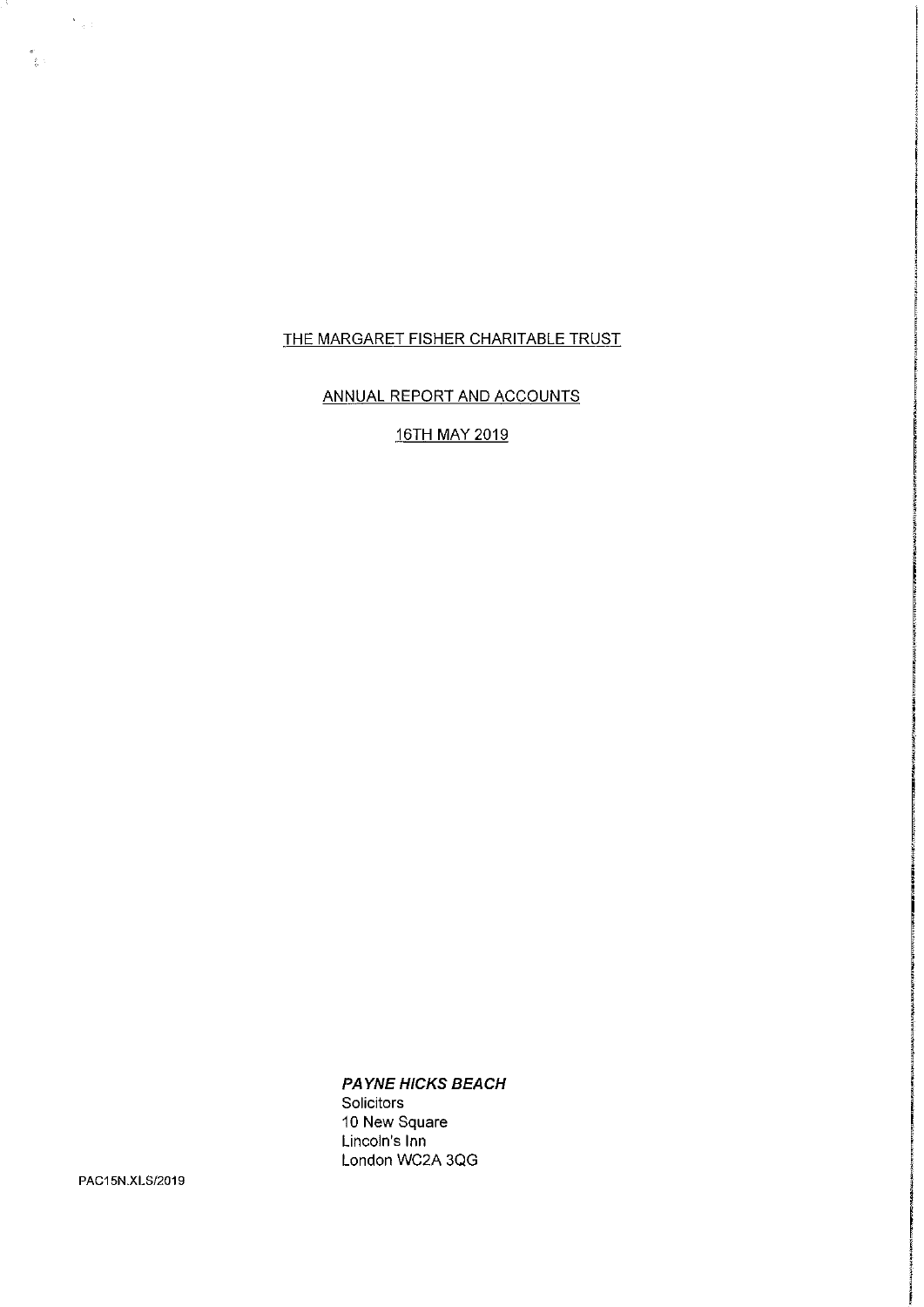# **CONTENTS**

# **Reports**

 $\frac{1}{\sqrt{3}}$ 

 $\frac{1}{3}$ 

- 1 Administrative information about the charity, its trustees and advisers
- 2-8 Trustees' report
- 9-11 Independent auditor's report

# **Accounts**

- 12 Statement of financial activities
- 13 Balance sheet
- 14-16 Principal accounting policies Appendix
- 17-21 Notes to the accounts

Appendix

22 Grants payable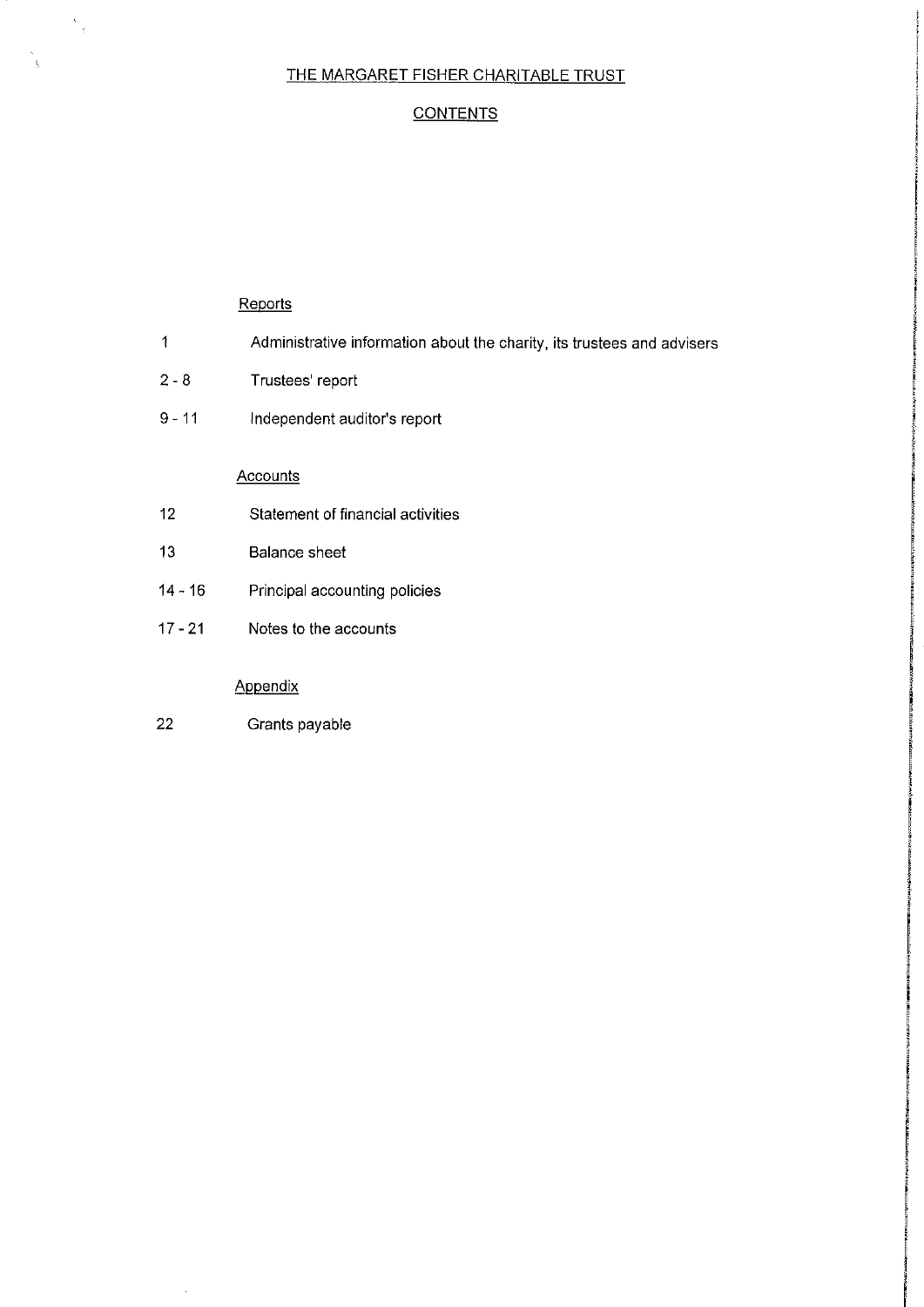$\begin{pmatrix} \mathbf{v} \\ \mathbf{v} \\ \mathbf{v} \end{pmatrix}$ 

 $\mathcal{A}_i$ 

# ADMINISTRATIVE INFORMATION ABOUT THE CHARITY, ITS TRUSTEES AND ADVISERS

| <u>TRUSTEES</u>                    | ÷.              | Mrs. Josephine Jane Passmore<br>Payne Hicks Beach Trust Corporation Limited<br>Lisette Teasdale<br><b>Charlotte Boulton</b> |
|------------------------------------|-----------------|-----------------------------------------------------------------------------------------------------------------------------|
| <b>PRINCIPAL ADDRESS</b>           | ÷               | 10 New Square<br>Lincoln's Inn<br>London WC2A 3QG                                                                           |
| <b>CHARITY REGISTRATION NUMBER</b> | $\mathbb{R}^n$  | 286256                                                                                                                      |
| <b>AUDITOR</b>                     | ÷               | <b>Buzzacott LLP</b><br>130 Wood Street<br>London EC2V 6DL                                                                  |
| <b>INVESTMENT MANAGERS</b>         | $\frac{1}{2}$ . | Investec Wealth & Investment Management Limited<br>2 Gresham Street<br>London EC2V 7QP                                      |
| <b>BANKERS</b>                     | ÷               | Investec Wealth & Investment Management Limited<br>2 Gresham Street<br>London EC2V 7QP                                      |
| SOLICITORS AND ADMINISTRATORS      |                 | Payne Hicks Beach<br>10 New Square<br>Lincoln's Inn<br>London WC2A 3QG                                                      |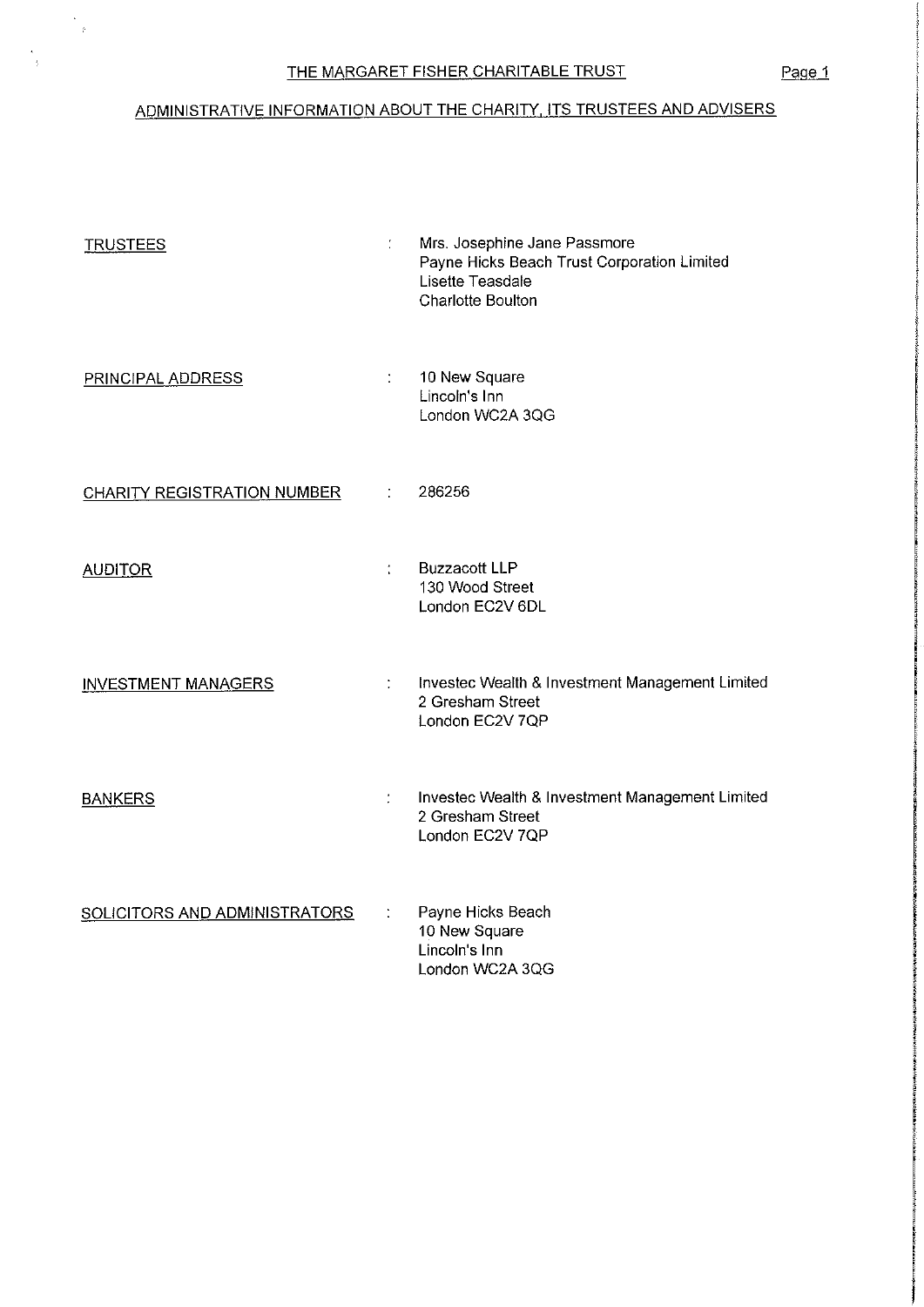#### TRUSTEES' REPORT - 16TH MAY 2019

The trustees present their statutory report together with the accounts of The Margaret Fisher Charitable Trust for the year ended 16th May 2019.

The accounts have been prepared in accordance with the accounting policies set out on pages 14 to 16 of the attached accounts and comply with the Charity's trust deed, applicable laws, accounting standards (United Kingdom Generally Accepted Accounting Practice), and Accounting and Reporting by Charities: Statement of Recommended Practice applicable to charities preparing their accounts in accordance with the Financial Reporting Standard applicable in the United Kingdom and Republic of Ireland (FRS 102), Update Bulletin <sup>1</sup> and Update Bulletin 2.

# GOVERNANCE, STRUCTURE AND MANAGEMENT

#### Governance

The Margaret Fisher Charitable Trust is governed by a trust deed dated 17th May 1982. The charity is registered under the Charities Act 2011, Charity Registration Number 286256.

The Settlor, Margaret Fisher, originally transferred £10 cash to the trustees.

The Settlor died on 13th December 2004 and by her Will dated 25th June 2004 bequeathed the residue of her Estate to the charity. The Executors vested in the charity the Settlor's investment porffolio at its probate value of F1,028,795. The balance of the Settlor's residuary estate of £671,816 was received and subsequently has also been invested.

The statutory power of appointment of new trustees lies with the trustees themselves.

The names of the trustees who served during the year are set out as part of the administrative information on page <sup>1</sup> of this Annual Report and Accounts. Brief biographical details are given below:

#### Mrs. Josephine Jane Passmore (formerly Gisborne)

Mrs. Passmore has been a trustee since inception. She was for many years Chairman of Tunbridge Wells & District Council for Voluntary Service and was also involved with the Management of the Citizens Advice Bureau in Tunbridge Wells.

# Mrs. Lisette Teasdale

Mrs. Lisette Teasdale was appointed on 19th January 2012. Lisette is the daughter of Mrs. Josephine Jane Passmore. She has worked in a professional capacity throughout her career in marketing and fundraising for charities.

# Mrs. Charlotte Boulton

Mrs. Charlotte Boulton was appointed on 19th January 2012. Charlotte is the daughter of Mrs. Josephine Jane Passmore. She has worked in marketing including contact with various voluntary charitable organisations.

#### Payne Hicks Beach Trust Corporation Limited

Payne Hicks Beach Trust Corporation Limited (PHBTCL) were appointed on 19th January 2012. PHBTCL is a trust corporation within the meaning of The Trustee Act 1925. All Directors are practising solicitors and partners of Payne Hicks Beach.

On agreeing to their appointment, the trustees are thoroughly briefed by their co-trustees on the history of the trust, the day-to-day management, the responsibilities of the trustees, the current objectives and future plans.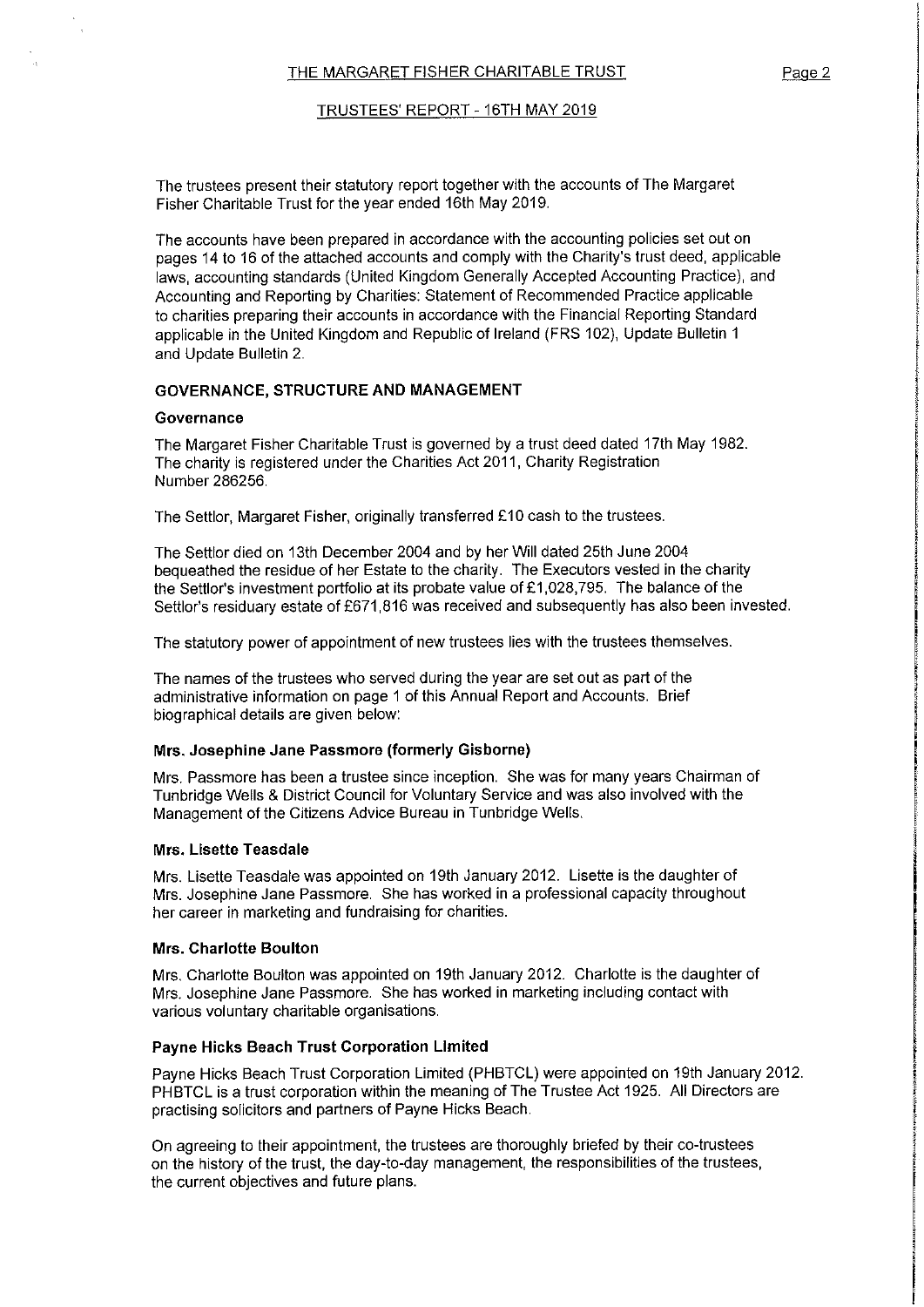## TRUSTEES' REPORT — 16TH MAY 2019

### GOVERNANCE, STRUCTURE AND MANAGEMENT (Continued)

### Trustees' responsibilities statement

The trustees are responsible for preparing the trustees' report and accounts in accordance with applicable law and United Kingdom Accounting Standards (United Kingdom Generally Accepted Accounting Practice).

Charity law requires the trustees to prepare accounts for each financial year which give a true and fair view of the state of affairs of the charity at the year end and of its income and expenditure during the year. In preparing accounts giving a true and fair view, the trustees are required to:

- Select suitable accounting policies and then apply them consistently;
- Observe the methods and principles in Accounting and Reporting by Charities: Statement of Recommended Practice applicable to charities preparing their accounts in accordance with the Financial Reporting Standard applicable in the United Kingdom and Republic of Ireland (FRS 102);
- Make judgements and estimates that are reasonable and prudent;  $\ddot{\phantom{0}}$
- State whether applicable United Kingdom Accounting Standards have been followed, subject to any material departures disclosed and explained in the accounts; and
- Prepare the accounts on the going concern basis unless it is inappropriate to presume that the charity will continue to operate.

The trustees are responsible for keeping proper accounting records which disclose with reasonable accuracy at any time the financial position of the charity and which enable them to ensure that the accounts comply with the Charities Act 2011, applicable Charity (Accounts and Reports) Regulations and the provisions of the trust deed. They are also responsible for safeguarding the assets of the charity and hence for taking reasonable steps for the prevention and detection of fraud and other irregularities.

#### Structure and management reporting

The trustees are ultimately responsible for the policies, activities and assets of the charity. They review the developments with regard to the charity, its grant giving activities and make any important decisions. When necessary, the trustees seek advice and support from the charity's professional advisers including investment managers, solicitors and accountants. The day to day management of the charity's activities, and the implementation of policies, is delegated to the Private Client Department of Payne Hicks Beach. The trustees will deal directly with the process of future grant applications whilst Payne Hicks Beach administers payments and keeps the books and records of the charity.

The trustees review the investment performance with the investment managers who update the trustees in detail on the porffolio. The trustees review the proposals for grants to be made and approve such grants as appropriate.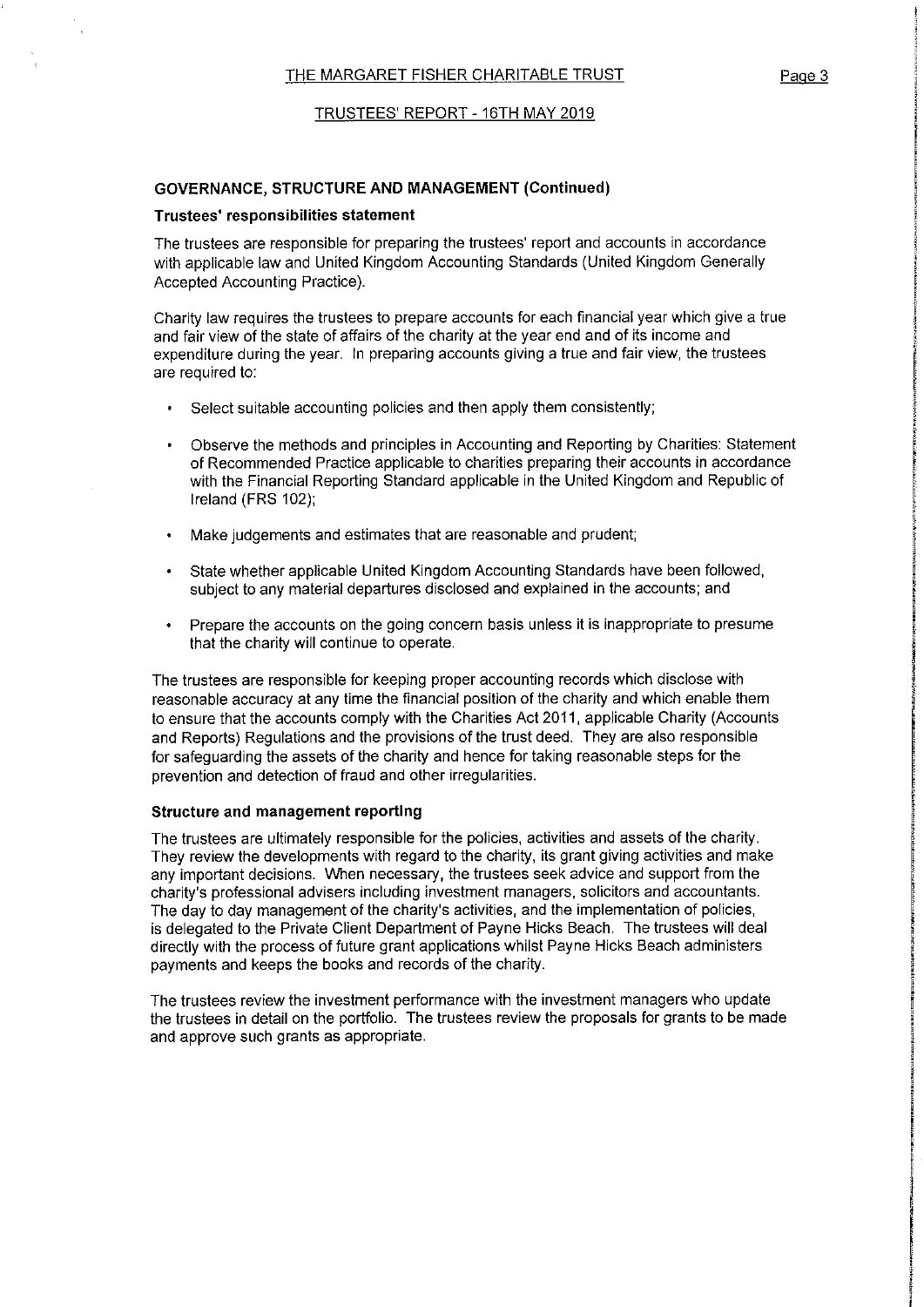#### TRUSTEES' REPORT - 16TH MAY 2019

## GOVERNANCE, STRUCTURE AND MANAGEMENT (Continued)

#### Risk management

In line with the requirement for charity trustees to undertake a risk assessment exercise and report on the same in their annual report, the trustees have looked at the risks The Margaret Fisher Charitable Trust currently faces and have reviewed the safeguards in place, or needing to be put in place, to deal with them. The trustees have identified three main areas where risks may occur:

- Governance
- Operational
- Financial

Governance looks at the continuity of trusteeship, the skills and background of the trustees and the policies of regular meetings of the trustees to review their aims and activities.

Operational looks at the risk inherent in the delegation of statutory and legal requirements of the charity, its management and secretarial functions and delegation of certain of those functions, and its grant giving activities.

Financial risks include those inherent in delegation of investment management and custody to an independent investment manager, the financial record keeping of the charity, its investment policy, audit and review procedures.

Having assessed the major risks to which the charity is exposed, in particular those relating to its investments and its finances, the trustees believe that by ensuring controls exist over key financial systems incorporating the systems and controls implemented by Payne Hicks Beach, and by delegating the investment management function to investment managers, subject to regular monitoring, including periodic reviews of performance against benchmarks, they have established effective systems to mitigate those risks.

The keys risks faced by the charity, as identified by the trustees, are described below together with the principal ways in which they are mitigated.

The charity's principal asset comprises listed investments, the value of which is dependent on movements in UK and world stock markets. The investments are managed by reputable investment managers who adhere to a policy agreed by the trustees. The trustees meet once a year with the investment managers and the manager's performance and that of the portfolio are monitored. The investment strategy is assessed regularly to ensure it remains appropriate to the charity's needs - both now and in the future.

The charity carries out its objectives by providing grants to institutions that are also UK registered charities, whose objects comply with the charity's criteria. There is a risk that a grant provided by the charity may not reach the intended recipient and/or may be used for purposes not consistent with the charity's objects. Whilst the trustees are mindful of their own obligation to ensure that the charity benefits the public generally, they take some assurance from the fact that recipients of grants are themselves regulated to ensure that they operate for the public benefit.

The risk assessment is kept under regular review and is fully reassessed every three years.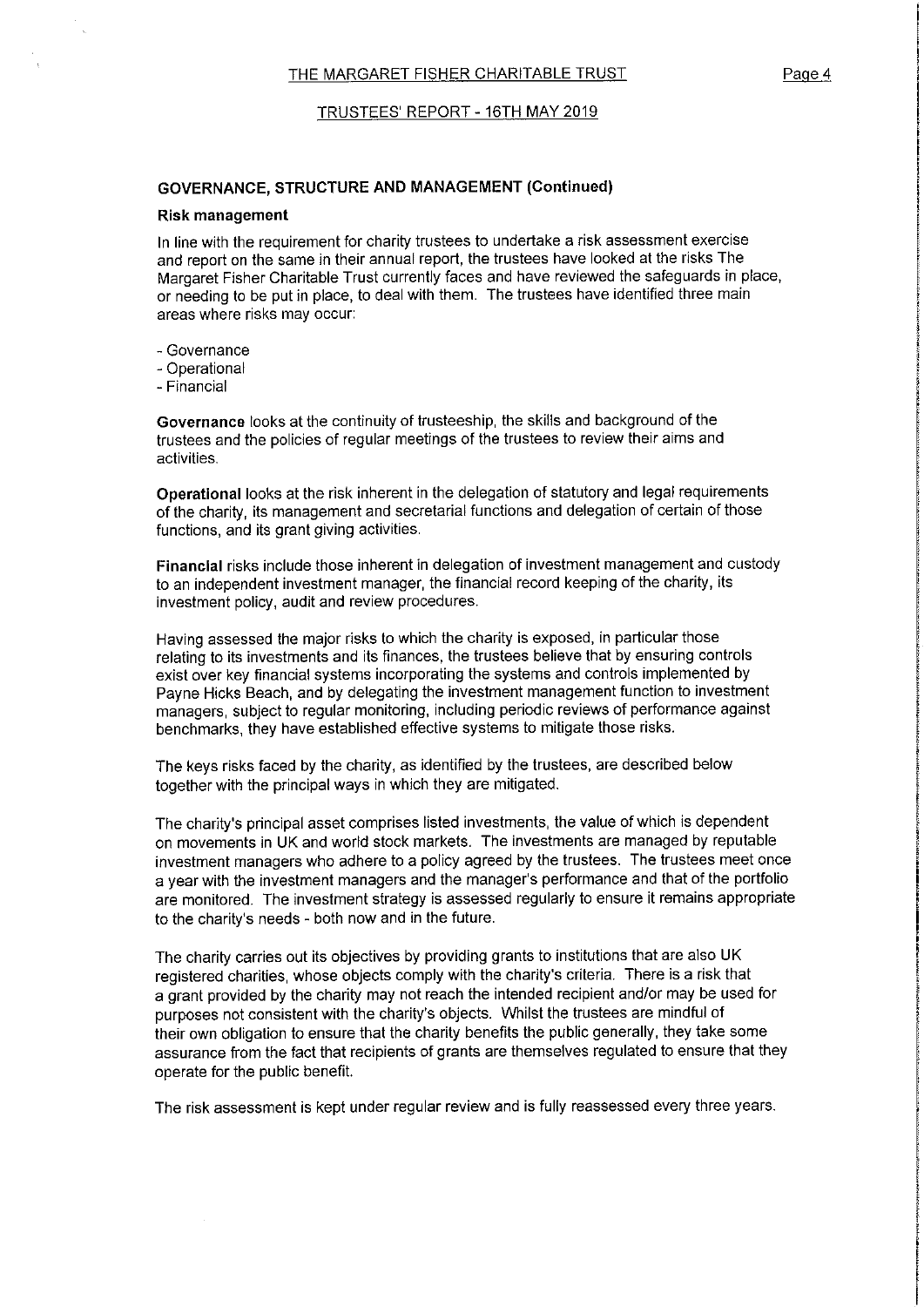#### TRUSTEES' REPORT — 16TH MAY 2019

## ACTIVITIES, SPECIFIC OBJECTIVES AND RELEVANT POLICIES

### Activities and specific objectives

The stated object of the charity in its Deed of Trust is to provide for the benefit of the elderly and disabled specifically in the Shaftesbury area in Dorset but primarily for the benefit of the Margaret Fisher House and such other charitable object or institution as the trustees in their absolute discretion think fit.

The trustees operate a grant giving policy, providing funds for such charitable object or institution as the trustees think fit.

Applications to the charity for donations will only be considered if received in writing from HM Revenue & Customs recognised UK Charities, accompanied by a set of the latest report and accounts. The trustees do not make donations to individuals.

Applications should be submitted to:

The Margaret Fisher Charitable Trust 10 New Square Lincoln's Inn London WC2A 3QG

The trustees have yet to decide on the level of their annual grants.

# Objectives and activities for the public benefit

The trustees confirm that they have referred to the guidance contained in the Charity Commission's guidance on public benefit when reviewing the Trust's aims and objectives and in planning future activities and setting the grant making policy for the year.

The Trust carries out these objectives by providing grants to institutions that are also UK registered charities, whose objects comply with the Trust's criteria. Whilst the trustees are mindful of their own obligation to ensure that the Trust benefits the public generally, they take some assurance from the fact that recipients of grants are themselves regulated to ensure that they operate for the public benefit.

Potential recipients of grants are identified by the trustees individually in areas where it is perceived that public benefit will be achieved. The opportunity to benefit is not restricted in any way except that grants are restricted to bodies registered in the UK, not least to facilitate the trustees being able to follow up on the efficacy of the grants made. In all other respects grants are not limited in any way except that the recipients should have a charitable need.

The grants made and agreed will benefit the elderly and disabled including their families and the community.

The trustees therefore consider that the Trust's activities are for the benefit of the public generally.

#### Key management

The trustees comprise the key management personnel of the charity in charge of directing and controlling, running and operating the charity on a day to day basis. All trustees give of their time freely and no trustee received any remuneration in the year. Details of trustees' expenses and remuneration and any related party transactions are disclosed in note 4 to the accounts. As noted above, the day or day management of the charity's activities, and the implementation of policies, is delegated to the Private Client Department of Payne Hicks Beach.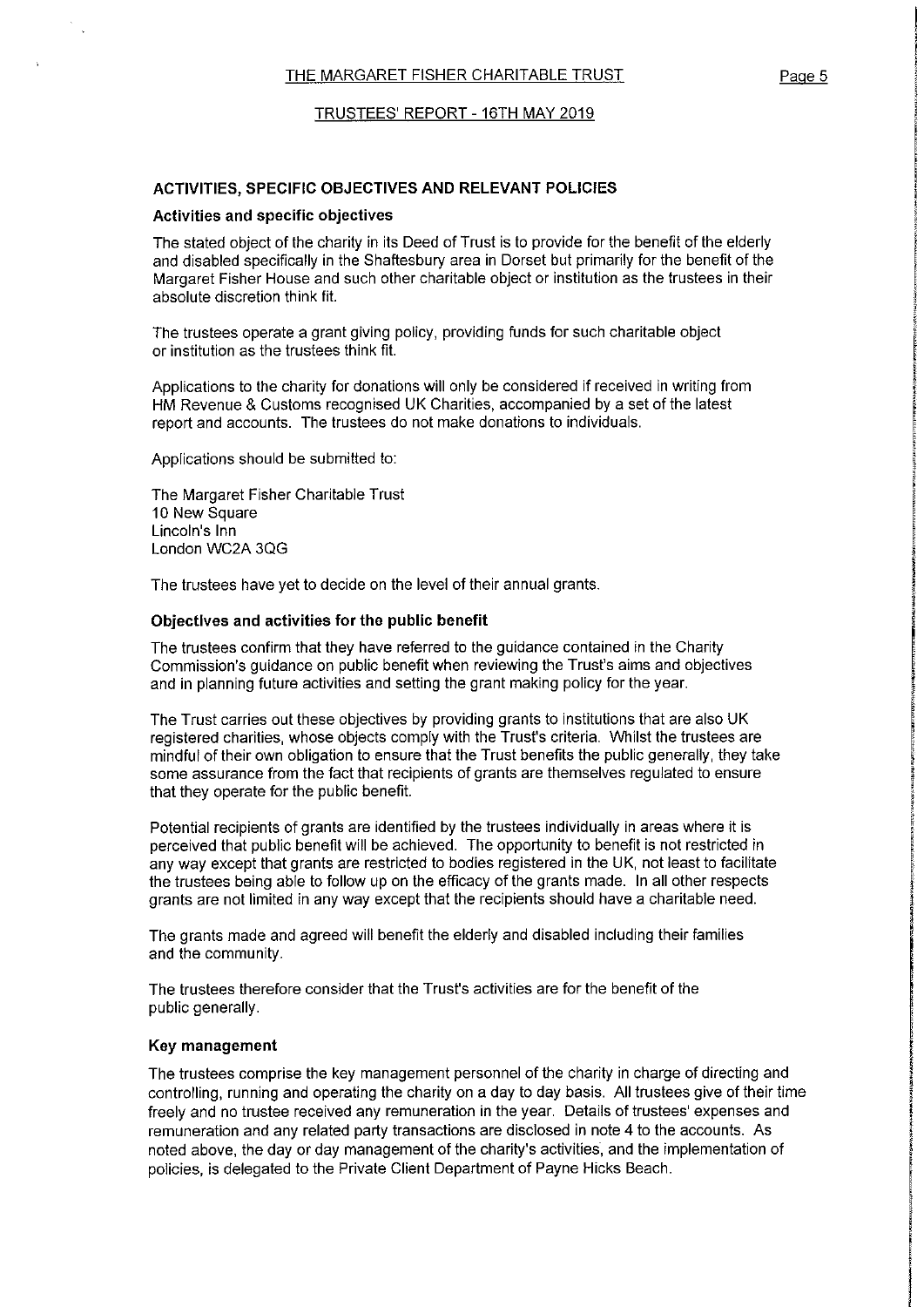# ACTIVITIES, SPECIFIC OBJECTIVES AND RELEVANT POLICIES (Continued)

## Investment policy

The charity has a portfolio of investments with a market value as at 16th May 2019 of £925,631 (2018 - £1,144,440).

There are no restrictions on the charity's power to invest. The investment strategy is agreed between the trustees and the investment managers, and is regularly reviewed. This is the subject of a policy statement which has been completed by the trustees and forms an integral part of the agreement with the investment manager to provide investment management services. The overall investment policy is to maximise return by investment in a balanced portfolio comprised of equities, fixed interest, and cash with a medium risk profile. Performance is measured by reference to the FT All Share and FTSE APCIMS Private Investor Balanced Indices.

## ACHIEVEMENTS AND PERFORMANCE

The investment managers provide regular reports to the trustees on the performance of the porffolio, comparison against the benchmark and general market issues. The trustees' investment policy was agreed on 8th July 2015.

#### Review of activities

Total investment income received in the year amounts to F36,720, which equates to a yield of 3.9% (based on the market valuation of the investments assets at the year end). The trustees agreed grants of £193,303 during the year. The grants awarded in the year are detailed in the Appendix on page 22.

The trustees feel that their objectives have been adequately met this year. It is anticipated that the charity's grant making activities will develop further over the course of the coming year.

The trustees are aware that there are external factors, which could affect the achievements of their objectives as a significant part of the charity's assets are made up of investments and cash, the result of which are dependent on the general performance of the UK and overseas stock markets. As noted above under risk management, in order to minimise this, the trustees have set prudent investment policies and place reliance on the investment managers to monitor and advise on the necessary investment changes and suitable asset allocation.

#### Investment performance

During the year the charity's investment assets performed adequately achieving an income yield of 3.9% (based on the valuation of investment assets at the year end) and a capital decrease of 0.2%. The investment managers invested in accordance with the trustees' investment policy as reviewed and set out earlier in this report. At the end of the year the charity's portfolio of investments comprised of 16% UK fixed interest stocks, 49% UK equities and unit trusts, 6% property funds and 29% overseas equities and fixed interest.

The trustees are satisfied with the performance of the investments and remain satisfied that their investment objectives are being met.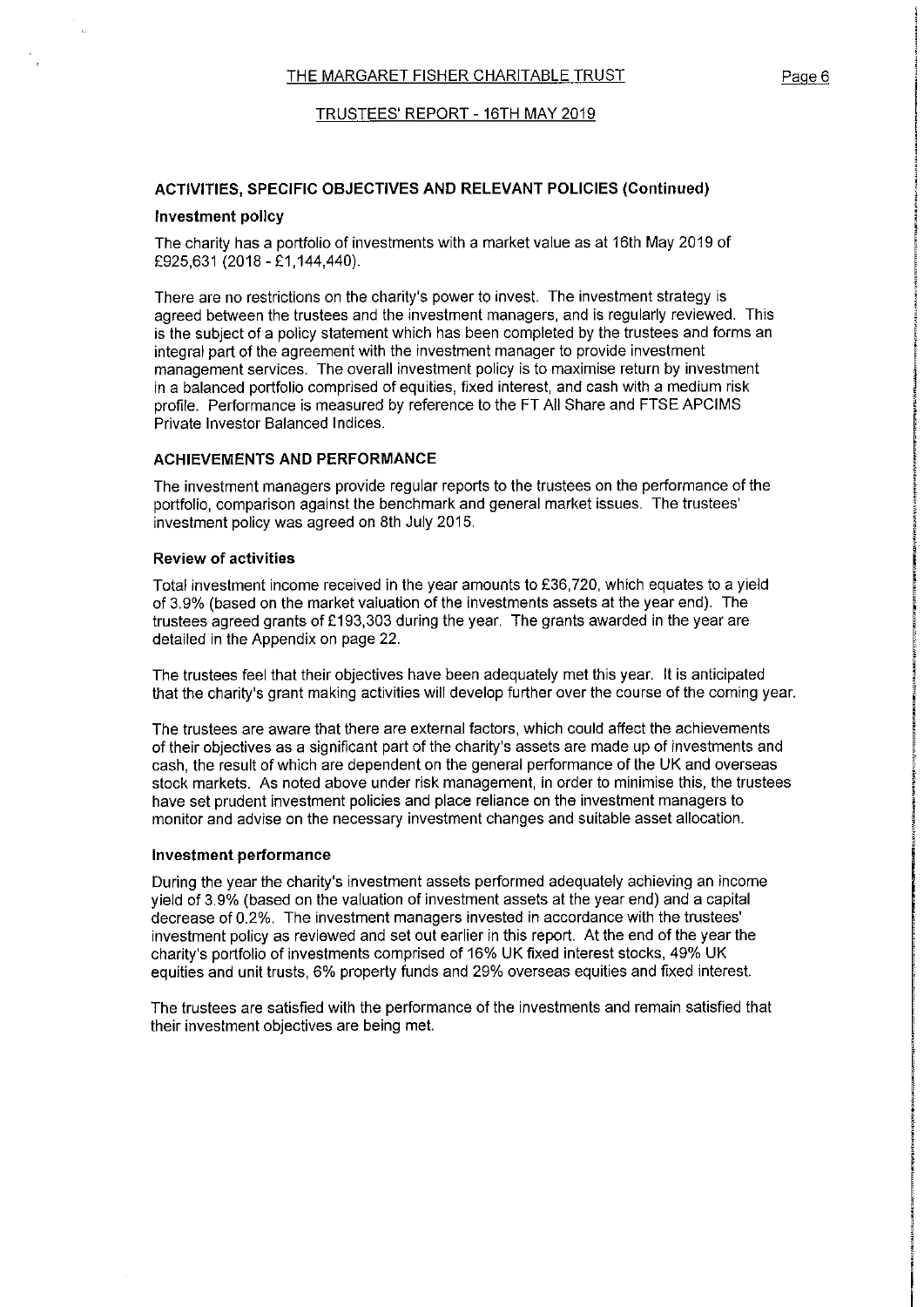## TRUSTEES' REPORT - 16TH MAY 2019

#### FINANCIAL REVIEW

## Results for the year

A summary of the year's results can be found on page 12 of this report and accounts.

During the year ended 16th May 2019, total income amounted to  $£36,720$  (2018 - £34,455), being income arising from the charity's investments and cash deposits.

The trustees made grants totalling £193,303 (2018 - £505,770). After accounting for investment management costs of £10,327 (2018 - £11,063), grant and other administration costs of £29,496 (2018 - £42,852) and the governance costs of £3,626 (2018 - £1,809), brought total expenditure to £236,752 (2018 - £561,494).

There were net investment losses during the year of £203 (2018 - gains of £23,692).

This results in a net decrease in funds during the year of £200,235 (2018 - net decrease in funds of £503,347).

# Reserves policy and financial position

#### Reserves policy

The trustees' policy is to operate on the basis of being able to continue to generate sufficient income to use towards meeting their charitable objects and to accord with their principal aims. The trustees are of the opinion that the charity's funds remain sufficient to enable them to continue this ongoing objective.

The charity has sufficient, but not excessive, funds to maintain its current level of charitable distributions.

# Financial position

The balance sheet shows total funds of F570, 167 (2018 - F770,402). The unrestricted fund comprises amounts which ultimately are free reserves but which are held by the trustees for investment so as to ensure the continued generation of income in future periods, thereby helping to safeguard the existence of the charity and the achievement of its objectives. The size of the unrestricted fund sustains and supports the level of donations which the trustees wish to make over time. The trustees consider free reserves to be adequate but not excessive in the light of the charity's reserve policy set out above.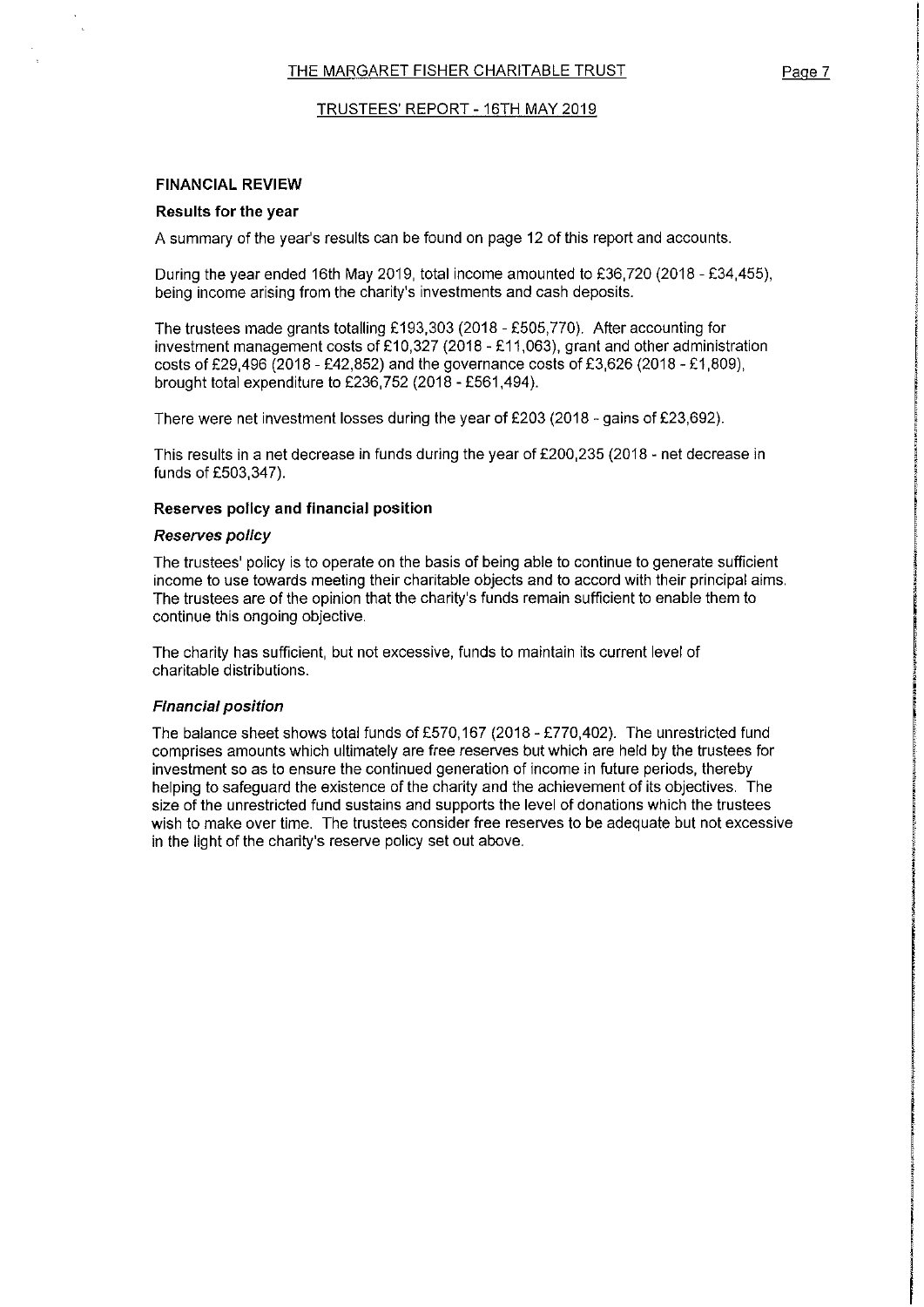## TRUSTEES' REPORT - 16TH MAY 2019

# FUTURE PLANS

 $\frac{\partial}{\partial t} \frac{\partial}{\partial t}$ 

The trustees intend to meet the following objectives over the next three years:

- $\bullet$ To ensure the investment performance achieves the criteria set by them so that there are sufficient funds to meet their grant giving policies.
- To develop the charity's grant making activities.

Signed on behalf of the trustees

Signed on behalf of the trustees:<br> $\pi$ Cosaphic =  $\pi$  (Cosaphic =  $\pi$  cQuartial Trustee Trustee dre Tede rustee

Approved by the trustees on:.. . I,~; ~, . ....201g $2 - 1$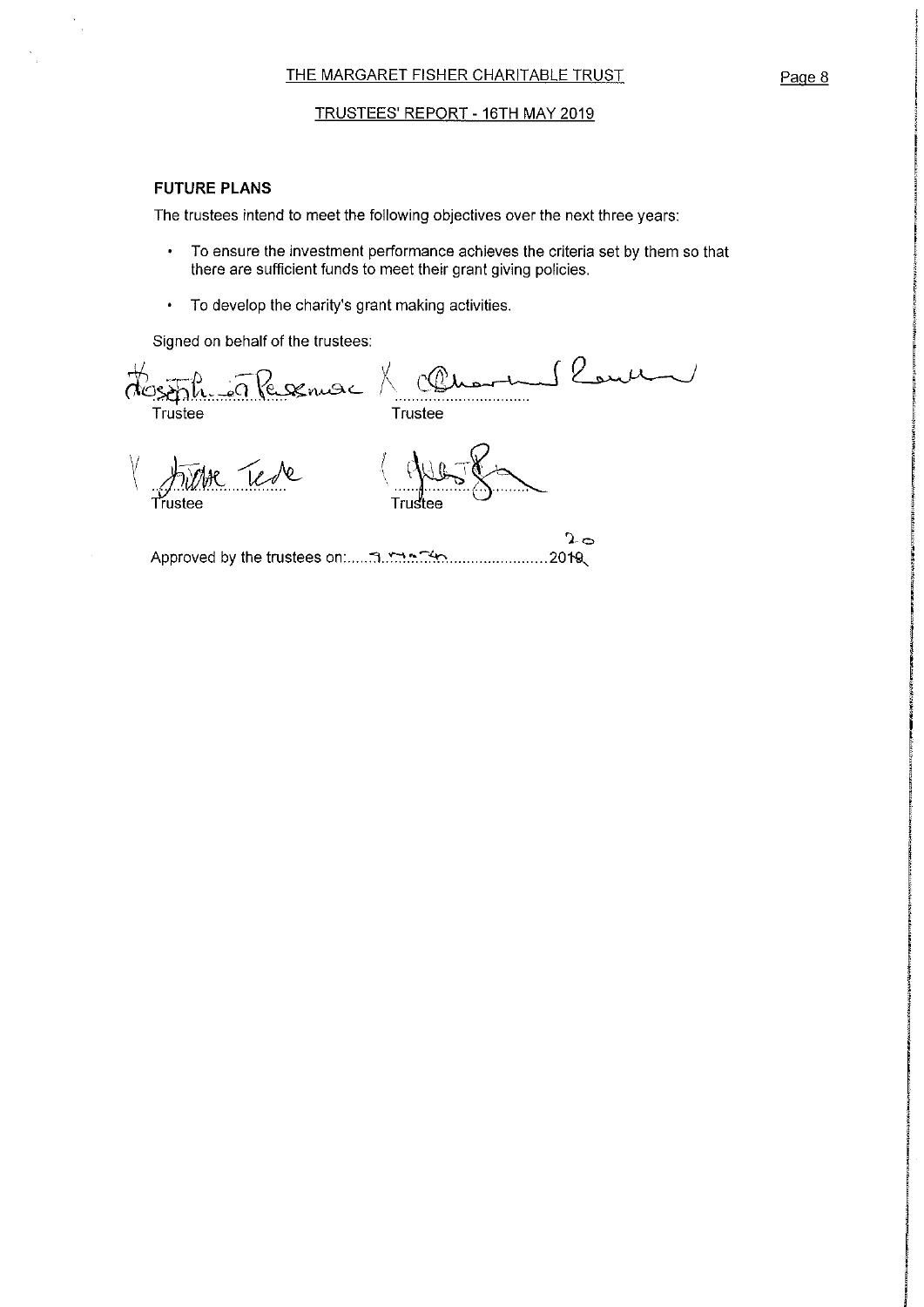#### INDEPENDENT AUDITOR'S REPORT — 16TH MAY 2019

# INDEPENDENT AUDITOR'S REPORT TO THE TRUSTEES OF THE MARGARET FISHER CHARITABLE TRUST

# OPINION

We have audited the accounts of The Margaret Fisher Charitable Trust (the 'charity') for the year ended 16th May 2019 which comprise the statement of financial activities, the balance sheet, the principal accounting policies and the notes to the accounts. The financial reporting framework that has been applied in their preparation is applicable law and United Kingdom Accounting Standards, including Financial Reporting Standard 102 'The Financial Reporting Standard applicable in the UK and Republic of Ireland' (United Kingdom Generally Accepted Accounting Practice).

In our opinion, the accounts;

- give a true and fair view of the state of the charity's affairs as at 16th May 2019 and of its income and expenditure for the year then ended;
- have been properly prepared in accordance with United Kingdom Generally Accepted Accounting Practice; and
- have been prepared in accordance with the requirements of the Charities Act 2011.

#### BASIS FOR OPINION

We conducted our audit in accordance with International Standards on Auditing (UK) (ISAs (UK)) and applicable law. Our responsibilities under those standards are further described in the auditor's responsibilities for the audit of the accounts section of our report. We are independent of the charity in accordance with the ethical requirements that are relevant to our audit of the accounts in the UK, including the FRC's Ethical Standard, and we have fulfilled our other ethical responsibilities in accordance with these requirements. We believe that the audit evidence we have obtained is sufficient and appropriate to provide a basis for our opinion.

# CONCLUSIONS RELATING TO GOING CONCERN

We have nothing to report in respect of the following matters in relation to which the ISAs (UK) require us to report to you where:

- the trustees' use of the going concern basis of accounting in the preparation of the accounts is not appropriate; or
- the trustees have not disclosed in the accounts any identified material uncertainties that may cast significant doubt about the charity's ability to continue to adopt the going concern basis of accounting for a period of at least twelve months from the date when the accounts are authorised for issue.

#### OTHER INFORMATION

The trustees are responsible for the other information. The other information comprises the information included in the annual report and accounts, other than the accounts and our auditor's report thereon. Our opinion on the accounts does not cover the other information and we do not express any form of assurance conclusion thereon.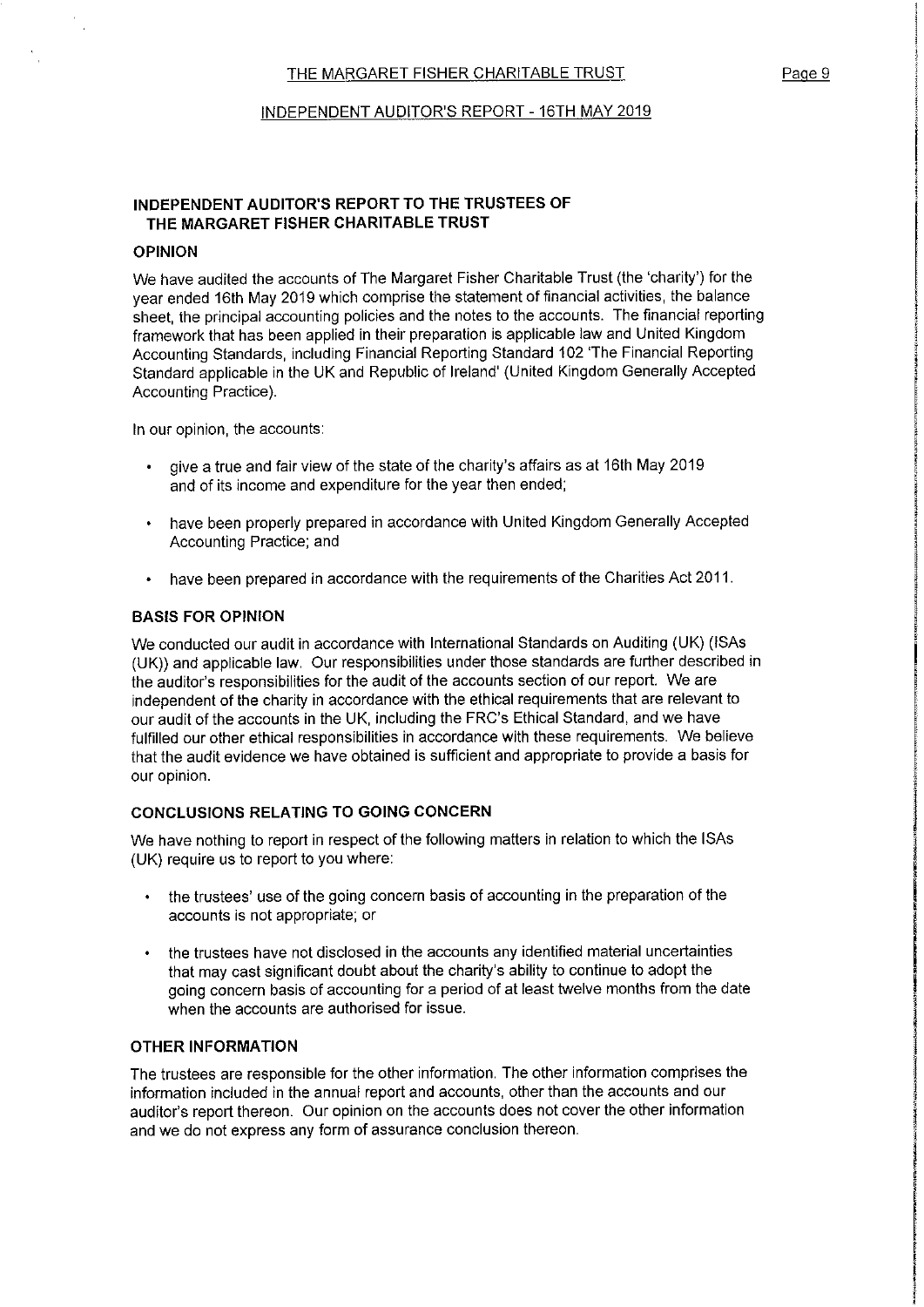## INDEPENDENT AUDITOR'S REPORT — 16TH MAY 2019

# INDEPENDENT AUDITOR'S REPORT TO THE TRUSTEES OF THE MARGARET FISHER CHARITABLE TRUST

## OTHER INFORMATION (CONTINUED)

In connection with our audit of the accounts, our responsibility is to read the other information and, in doing so, consider whether the other information is materially inconsistent with the accounts or our knowledge obtained in the audit or otherwise appears to be materially misstated. If we identify such material inconsistencies or apparent material misstatements, we are required to determine whether there is a material misstatement in the accounts or a material misstatement of the other information. If, based on the work we have performed, we conclude that there is a material misstatement of this other information, we are required to report that fact.

We have nothing to report in this regard.

# MATTERS ON WHICH WE ARE REQUIRED TO REPORT BY EXCEPTION

We have nothing to report in respect of the following matters in relation to which the Charities Act 2011 requires us to report to you if, in our opinion;

- the information given in the trustees' report is inconsistent in any material respect with the accounts; or
- sufficient accounting records have not been kept; or
- the accounts are not in agreement with the accounting records and returns; or
- we have not received all the information and explanations we require for our audit.

# RESPONSIBILITIES OF TRUSTEES

As explained more fully in the trustees' responsibilities statement, the trustees are responsible for the preparation of the accounts and for being satisfied that they give a true and fair view, and for such internal control as the trustees determine is necessary to enable the preparation of accounts that are free from material misstatement, whether due to fraud or error.

In preparing the accounts, the trustees are responsible for assessing the charity's ability to continue as a going concern, disclosing, as applicable, matters related to going concern and using the going concern basis of accounting unless the trustees either intend to liquidate the charity or to cease operations, or have no realistic alternative but to do so.

# AUDITOR'S RESPONSIBILITIES FOR THE AUDIT OF THE ACCOUNTS

Our objectives are to obtain reasonable assurance about whether the accounts as a whole are free from material misstatement, whether due to fraud or error, and to issue an auditor's report that includes our opinion. Reasonable assurance is a high level of assurance, but is not a guarantee that an audit conducted in accordance with ISAs (UK) will always detect a material misstatement when it exists. Misstatements can arise from fraud or error and are considered material if, individually or in the aggregate, they could reasonably be expected to influence the economic decisions of users taken on the basis of these accounts.

A further description of our responsibilities for the audit of the accounts is located on the Financial Reporting Council's website at www. frc.org. uk/auditorsresponsibilities, This description forms part of our auditor's report.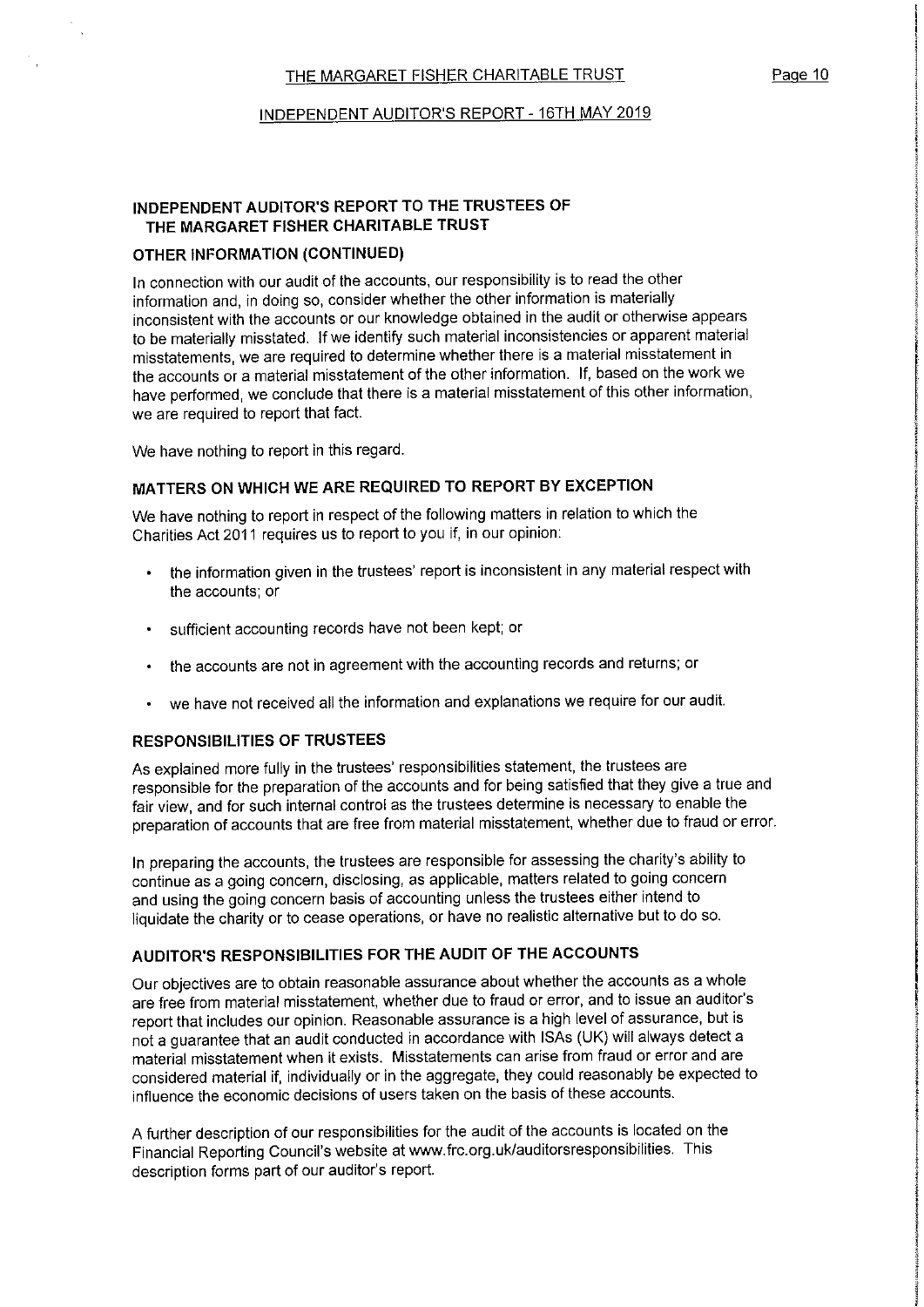# INDEPENDENT AUDITOR'S REPORT TO THE TRUSTEES OF THE MARGARET FISHER CHARITABLE TRUST

## USE OF OUR REPORT

This report is made solely to the charity's trustees, as a body, in accordance with section 145 of the Charities Act 2011 and with regulations made under Section 154 of that Act. Our audit work has been undertaken so that we might state to the charity's trustees those matters we are required to state to them in an auditor's report and for no other purpose. To the fullest extent permitted by law, we do not accept or assume responsibility to anyone other than the charity and the charity's trustees as a body, for our audit work, for this report, or for the opinions we have formed.

Byzgarott NP

Buzzacott LLP Statutory Auditor 130 Wood Street London EC2V 6DL

12 March 2020

Buzzacott LLP is eligible to act as an auditor in terms of Section 1212 of the Companies Act 2006.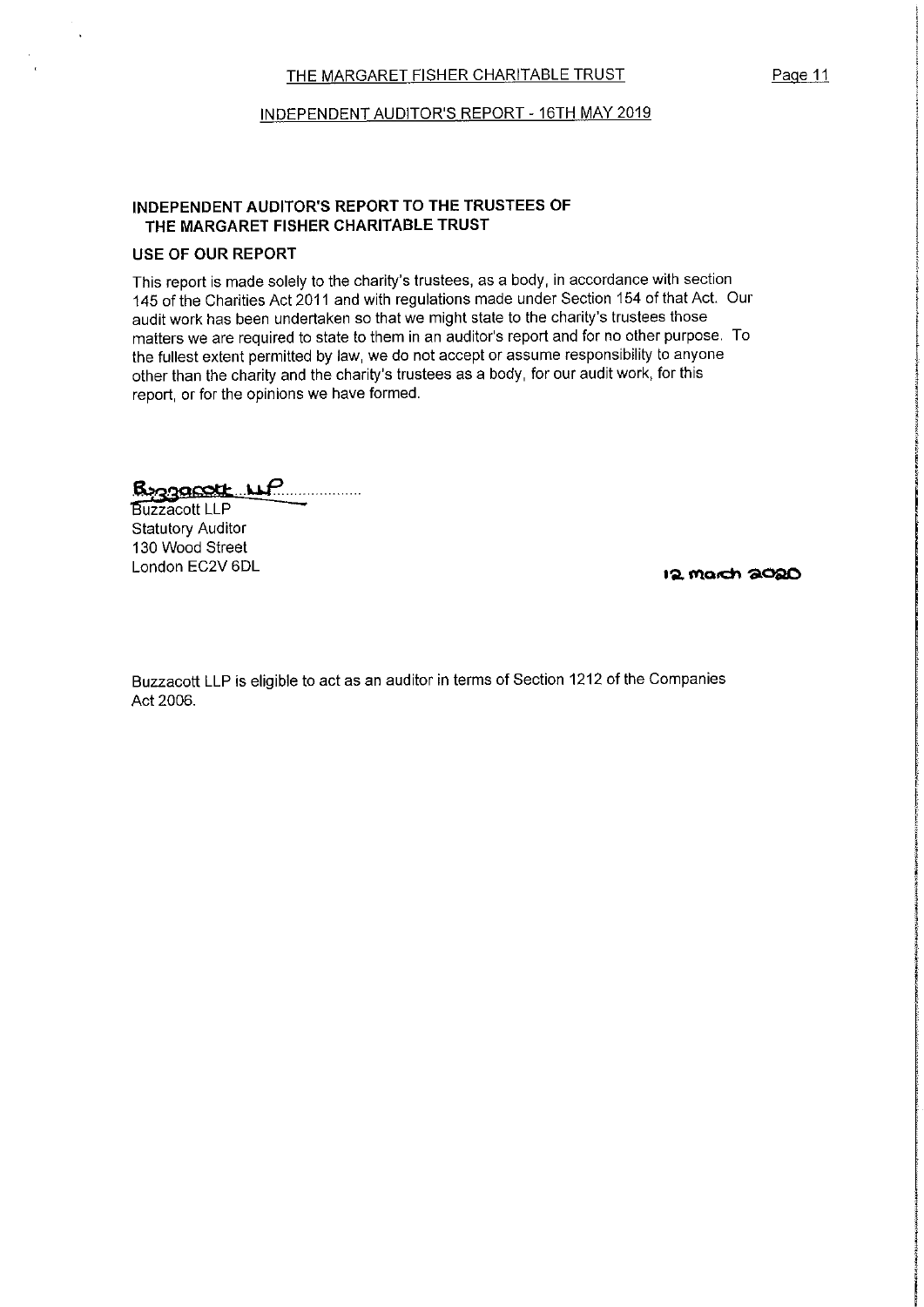$\frac{1}{\sqrt{2}}$ 

Page 12

# STATEMENT OF FINANCIAL ACTIVITIES

# FOR THE YEAR ENDED 16TH MAY 2019

| <b>Total</b><br>2018<br>£ |                                                                                                 | <b>Notes</b>   | <b>Total</b><br>2019<br>£ |
|---------------------------|-------------------------------------------------------------------------------------------------|----------------|---------------------------|
| 34,439<br>16              | <b>INCOME FROM</b><br>Investment income<br>Interest receivable                                  | 1              | 36,676<br>44              |
| 34,455                    | <b>TOTAL INCOME</b>                                                                             |                | 36,720                    |
|                           | <b>EXPENDITURE ON:</b>                                                                          |                |                           |
| 11,063                    | Raising funds<br>Investment management costs<br>Charitable activities                           |                | 10,327                    |
| 550,431                   | Promoting and enhancing<br>charitable work                                                      | $\overline{c}$ | 226,425                   |
| 561,494                   | <b>TOTAL EXPENDITURE</b>                                                                        |                | 236,752                   |
| (527,039)                 | NET EXPENDITURE BEFORE<br><b>INVESTMENT (LOSSES) GAINS</b>                                      |                | (200, 032)                |
| (8, 171)<br>31,863        | Investment (losses) gains<br>Realised<br>Unrealised                                             | 6<br>6         | (18, 821)<br>18,618       |
| (503, 347)                | NET EXPENDITURE AND<br>NET MOVEMENT IN FUNDS                                                    |                | (200, 235)                |
| 1,273,749                 | <b>RECONCILIATION OF FUNDS</b><br>Total funds brought forward at 17th May 2018                  |                | 770,402                   |
| 770,402                   | Total funds carried forward at 16th May 2019                                                    |                | 570,167                   |
|                           | All recognised gains and losses are included in the above statement<br>of financial activities. |                |                           |

All of the charity's activities derived from continuing operations during the above two financial years.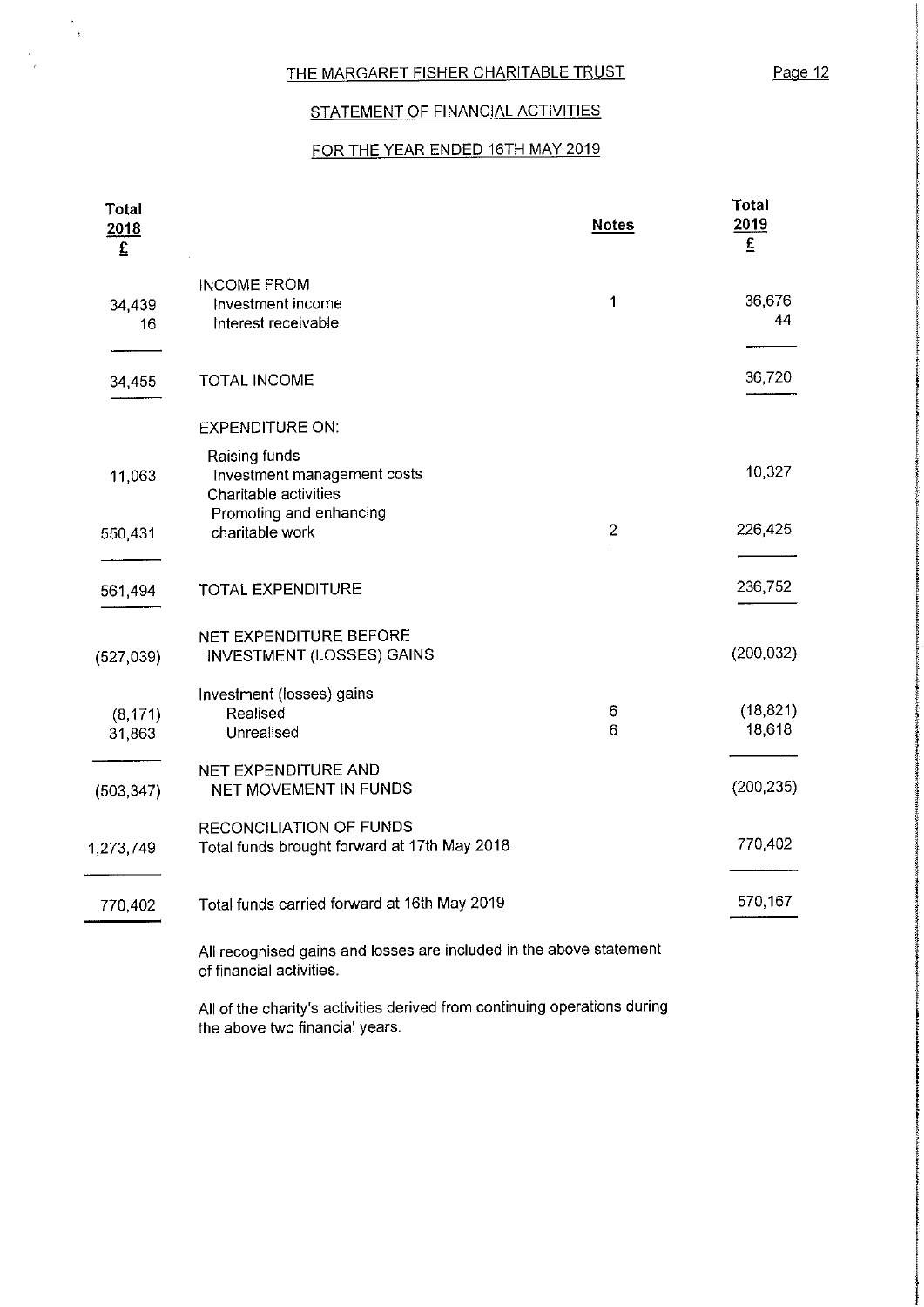$\frac{N}{\sqrt{2}}$ 

ä

 $\frac{1}{\sqrt{2}}$ 

Page 13

# BALANCE SHEET - 16TH MAY 2019

| 2018       | $\frac{2018}{E}$ |                                                                          | <b>Notes</b> | 2019<br>$\overline{\mathbf{f}}$ | 2019<br>£  |
|------------|------------------|--------------------------------------------------------------------------|--------------|---------------------------------|------------|
| £          |                  | <b>FIXED ASSETS</b>                                                      |              |                                 |            |
|            |                  | Investments                                                              |              |                                 |            |
| 1 144 440  |                  | <b>Listed Investments</b>                                                | 6            |                                 | 925,631    |
|            |                  | <b>CURRENT ASSETS</b>                                                    |              |                                 |            |
|            | 268<br>61,183    | Debtors<br>Cash at bank and in hand                                      | 7<br>8       | 757<br>230,272                  |            |
|            | 61,451           | Total current assets                                                     |              | 231,029                         |            |
|            | (178, 823)       | <b>LIABILITIES:</b><br>Creditors: Amounts falling due<br>within one year | 9            | (329, 827)                      |            |
| (117, 372) |                  | <b>NET CURRENT LIABILITIES</b>                                           |              |                                 | (98, 798)  |
| 1,027,068  |                  |                                                                          |              |                                 | 826,833    |
| (256, 666) |                  | Creditors: Amounts falling due<br>after one year                         |              |                                 | (256, 666) |
| 770,402    |                  | <b>NET ASSETS</b>                                                        |              |                                 | 570,167    |
|            |                  | TOTAL FUNDS OF THE CHARITY                                               |              |                                 |            |
|            |                  | Unrestricted Income Fund                                                 |              |                                 |            |
| 770,402    |                  | General Fund                                                             |              |                                 | 570,167    |

Approved by the trustees: Approved by the trustees:<br>  $\frac{1}{2\sqrt{2\pi}}\int_{\frac{1}{2\pi}}\int_{\frac{1}{2\pi}}\int_{\frac{1}{2\pi}}\int_{\frac{1}{2\pi}}\int_{\frac{1}{2\pi}}\int_{\frac{1}{2\pi}}\int_{\frac{1}{2\pi}}\int_{\frac{1}{2\pi}}\int_{\frac{1}{2\pi}}\int_{\frac{1}{2\pi}}\int_{\frac{1}{2\pi}}\int_{\frac{1}{2\pi}}\int_{\frac{1}{2\pi}}\int_{\frac{1}{2\pi}}\int_{\frac{1}{2\pi}}\$ Rami . . . . . . **Trustee** Trustee  $2<sub>0</sub>$ Date of Approval: . 20'%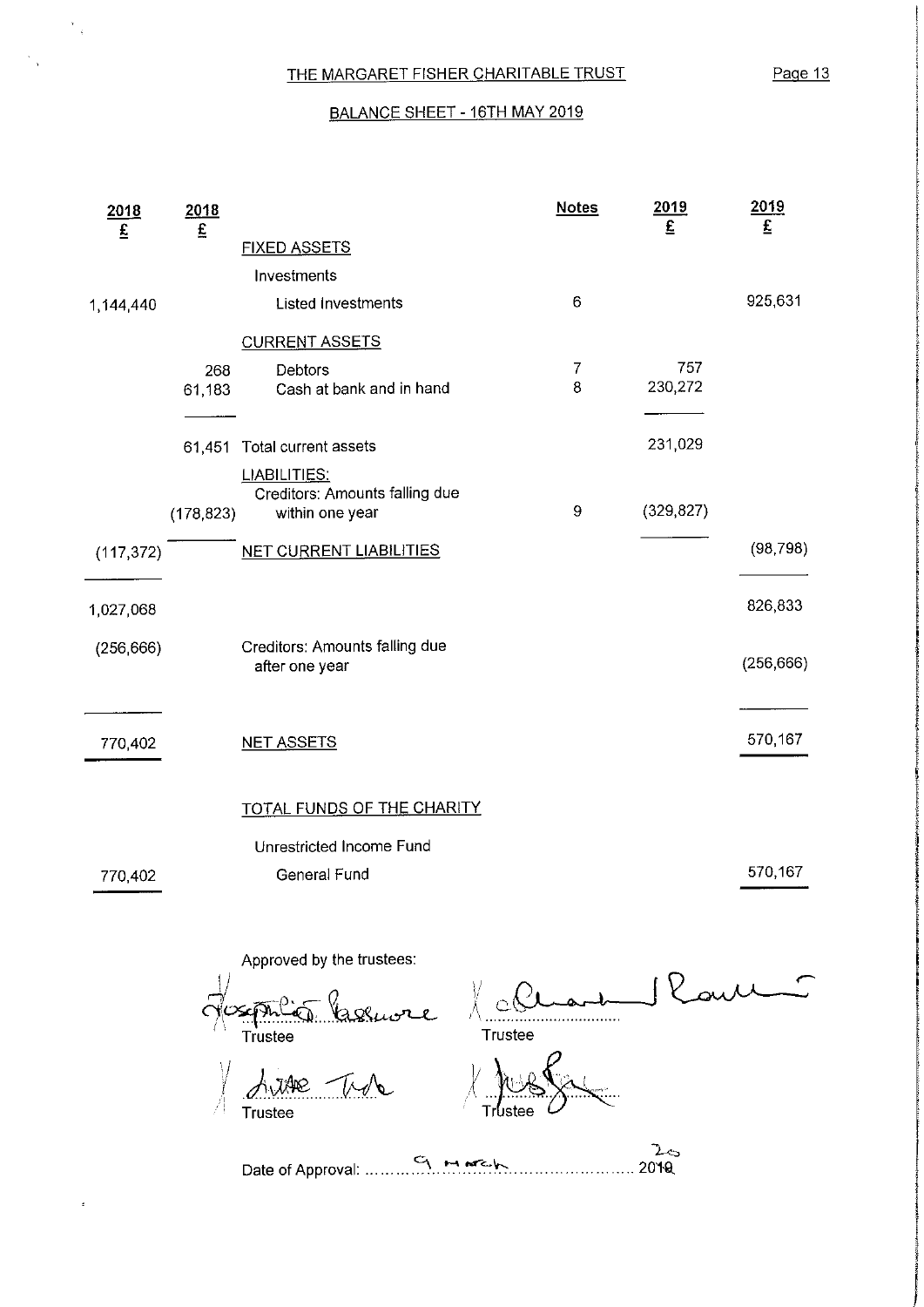The principal accounting policies adopted, judgements and key sources of estimation uncertainty in the preparation of the accounts are laid out below.

# Basis of preparation

These accounts have been prepared for the year to 16th May 2019 with comparative information presented in respect to the year to 16th May 2018.

The accounts have been prepared under the historical cost convention with items recognised at cost or transaction value unless otherwise stated in the relevant accounting policies below or the notes of these accounts.

The accounts have been prepared in accordance with Accounting and Reporting by Charities: Statement of Recommended Practice applicable to charities preparing their accounts in accordance with the Financial Reporting Standard applicable in the United Kingdom and Republic of Ireland (Charities SORP FRS 102) issued on 16th July 2014, Update Bulletin <sup>1</sup> issued on 2nd February 2016, Update Bulletin 2 issued on 5th October 2018, the Financial Reporting Standard applicable in the UK and Republic of Ireland (FRS 102) and the Charities Act 2011.

The charity constitutes a public benefit entity as defined by FRS 102.

The accounts are presented in sterling and are rounded to the nearest pound.

## Critical accounting estimates and areas of judgement

Preparation of the accounts requires the trustees to make significant judgements and estimates.

The item in the accounts where these judgements and estimates have been made include;

estimating the liability for multi-year grant commitments.

# Assessment of going concern

The trustees have assessed whether the use of the going concern assumption is appropriate in preparing these accounts. The trustees have made this assessment in respect of a period of one year from the date of approval of these accounts.

The trustees have concluded that there are no material uncertainties related to events or conditions that may cast significant doubt on the ability of the charity to continue as a going concern. The trustees are of the opinion that the charity will have sufficient resources to meet its liabilities as they fall due. The most significant areas of judgement that affect items in the account are detailed above. With regard to the next accounting period, the year ending 16th May 2020, the most significant areas that affect the carrying value of the assets held by the charity are the level of investment return and the performance of the investment markets (see the investment policy and the risk management sections of the trustees' report for more information).

#### Income recognitlon

Income is recognised in the period in which the charity has entitlement to the income, the amount of income can be measured reliably and it is probable that the income will be received.

Income comprises investment income from investments and interest from deposits.

Dividends are recognised once the dividend has been declared and notification has been received of the dividend due.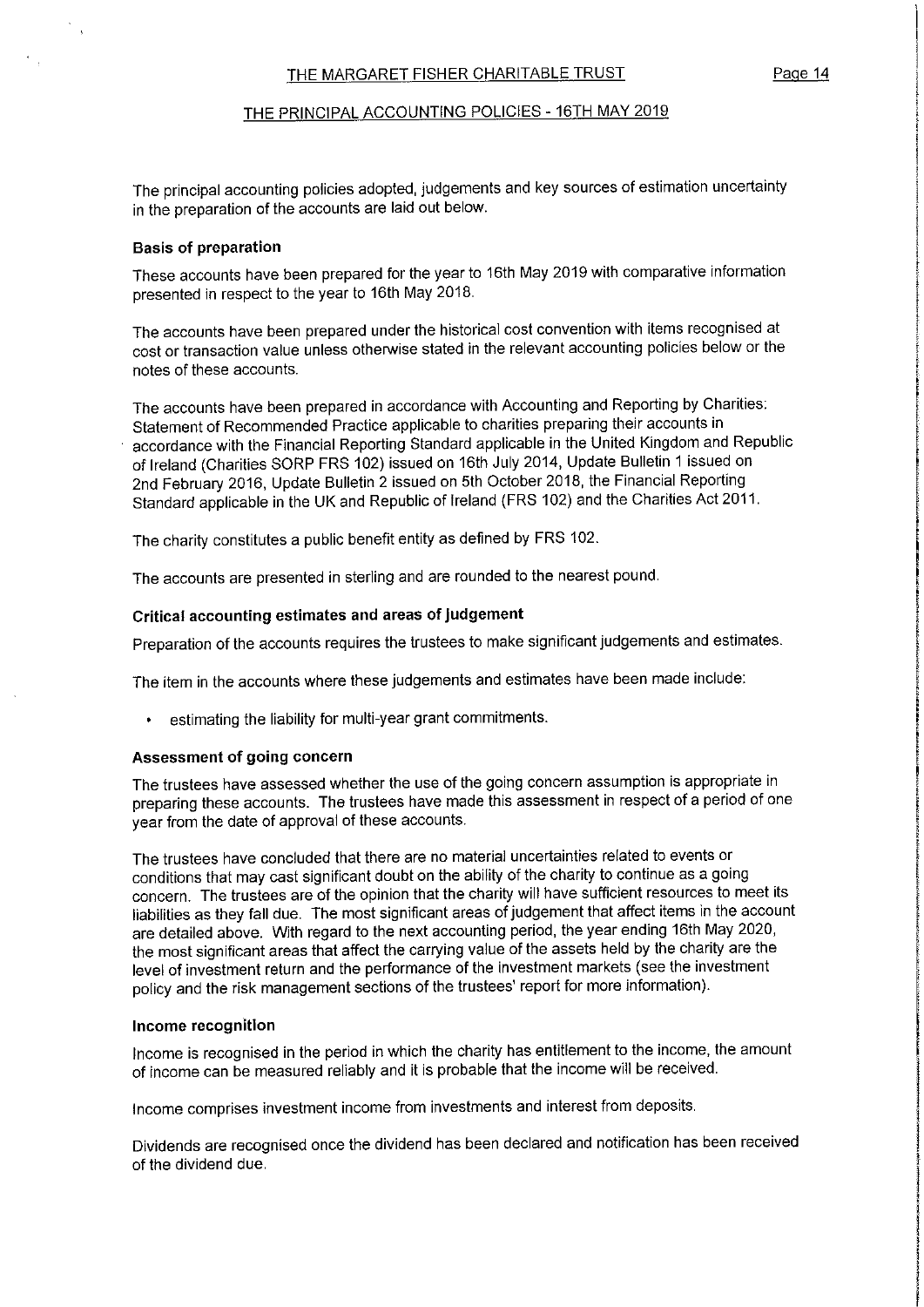#### THE PRINCIPAL ACCOUNTING POLICIES - 16TH MAY 2019

# Income recognitlon (continued)

Interest on funds held on deposit is included when receivable and the amount can be measured reliably by the charity; this is normally upon notification of the interest paid or payable by the bank.

## Expenditure recognition

Liabilities are recognised as expenditure as soon as there is a legal or constructive obligation committing the charity to make a payment to a third party, it is probable that a transfer of economic benefits will be required in settlement and the amount of the obligations can be measured reliably.

All expenditure is accounted for on an accruals basis. Expenditure comprises direct costs and support costs. All expenses, including support costs, are allocated or apportioned to the applicable expenditure headings. The classification between the activities is as follows:

- (a) Expenditure on raising funds includes all expenditure associated with raising funds for the charity. This includes the fees paid to the investment manager in connection with the management of the charity's listed investments.
- (b) Expenditure on charitable activities includes all costs associated with furthering the charitable purposes of the charity through the provision of its charitable activities. Such costs include charitable grants payable in promoting and enhancing charitable work carried out by other charitable organisations, and related support costs including the cost of administering the activities of the charity and governance costs.

Grants payable are included in the statement of financial activities when approved and when the intended recipient has either received the funds or been informed of the decision to make the donation and has satisfied all related conditions. Grants approved but not paid at the end of the financial year are accrued for. Grants where the beneficiary has not been informed or has to meet certain conditions before the grant is released are not accrued for but are noted as financial commitments in the notes to the accounts.

All expenditure is stated inclusive of irrecoverable VAT.

#### Allocation of support and governance costs

Support costs represent indirect charitable expenditure. In order to carry out the primary purposes of the charity it is necessary to provide support in the form of administration services.

Governance costs comprise the costs involving the public accountability of the charity (including audit costs) and costs in respect of its compliance with regulation and good practice.

Support costs and governance costs are apportioned directly to the one charitable activity.

#### Fixed asset investments

Fixed asset investments are included on the balance sheet at their market value at the end of the financial period. Realised and unrealised gains (or losses) are credited (or debited), to the statement of financial activities in the year in which they arise.

Listed investments are a form of basic financial instrument and are initially recognised at their transaction value and subsequently measured at their fair value as at the balance sheet date using the closing quoted market price.

The charity has complex financial instruments in the form of forward exchange currency contracts. These are initially measured at transaction price and thereafter they are measured at fair value.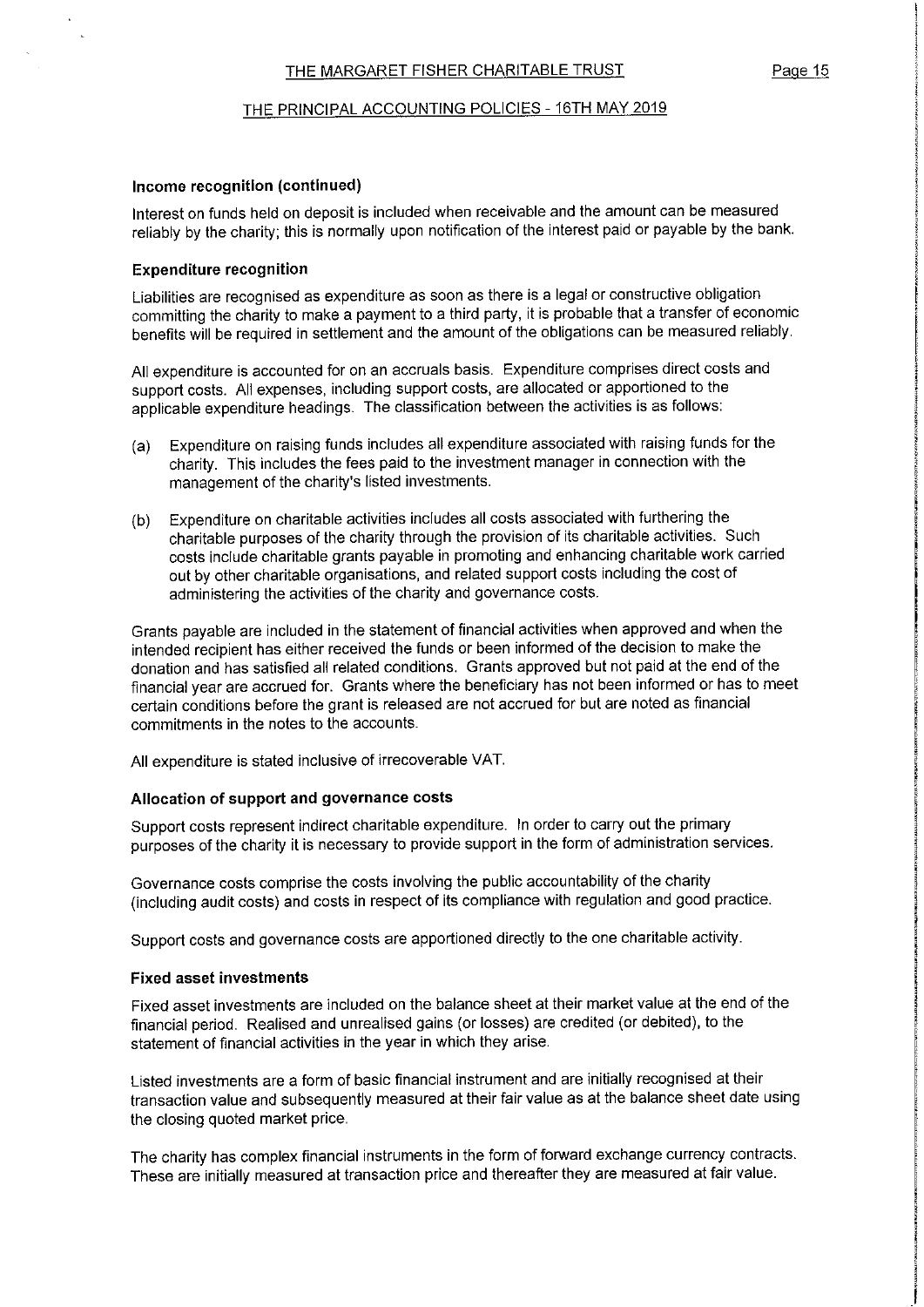# THE PRINCIPAL ACCOUNTING POLICIES - 16TH MAY 2019

# Fixed asset investments (continued)

As noted above the main form of financial risk faced by the charity is that a volatility in equity markets and investment markets due to wider economic conditions, the attitude of investors to investment risk, and changes in sentiment concerning equities and within particular sectors or sub sectors.

Realised gains (or losses) on investment assets are calculated as the difference between disposal proceeds and their opening carrying value or their purchase value is acquired subsequent to the first day of the financial year. Unrealised gains and losses are calculated as the difference between the fair value at the year end and their carrying value at that date. Realised and unrealised investment gains (or losses) are credited (or debited) in the statement of financial activities in the year in which they arise.

#### Debtors

Debtors are recognised at their settlement amount, less any provision for non-recoverability. They have been discounted to the present value of the future cash receipt where such discounting is material.

#### Cash in bank and in hand

Cash at bank and in hand represents such accounts and instruments that are available on demand or have a maturity of less than three months from the date of acquisition.

#### Creditors and provisions

Creditors and provisions are recognised when there is an obligation at the balance sheet date as a result of a past event, it is probable that a transfer of economic benefit will be required in settlement, and the amount of the settlement can be estimated reliably. Creditors and provisions are recognised at the amount the charity anticipates it will pay to settle the debt. They have been discounted to the present value of the future cash payment where such discounting is material.

# Fund accounting

The unrestricted fund represents funds available for the general charitable purposes of the charity which may be applied at the discretion of the trustees.

# Cash flow

The accounts do not include a cash flow statement because the charity is exempt from the requirement to prepare such a statement under the Charities SORP FRS 102 Update Bulletin 1.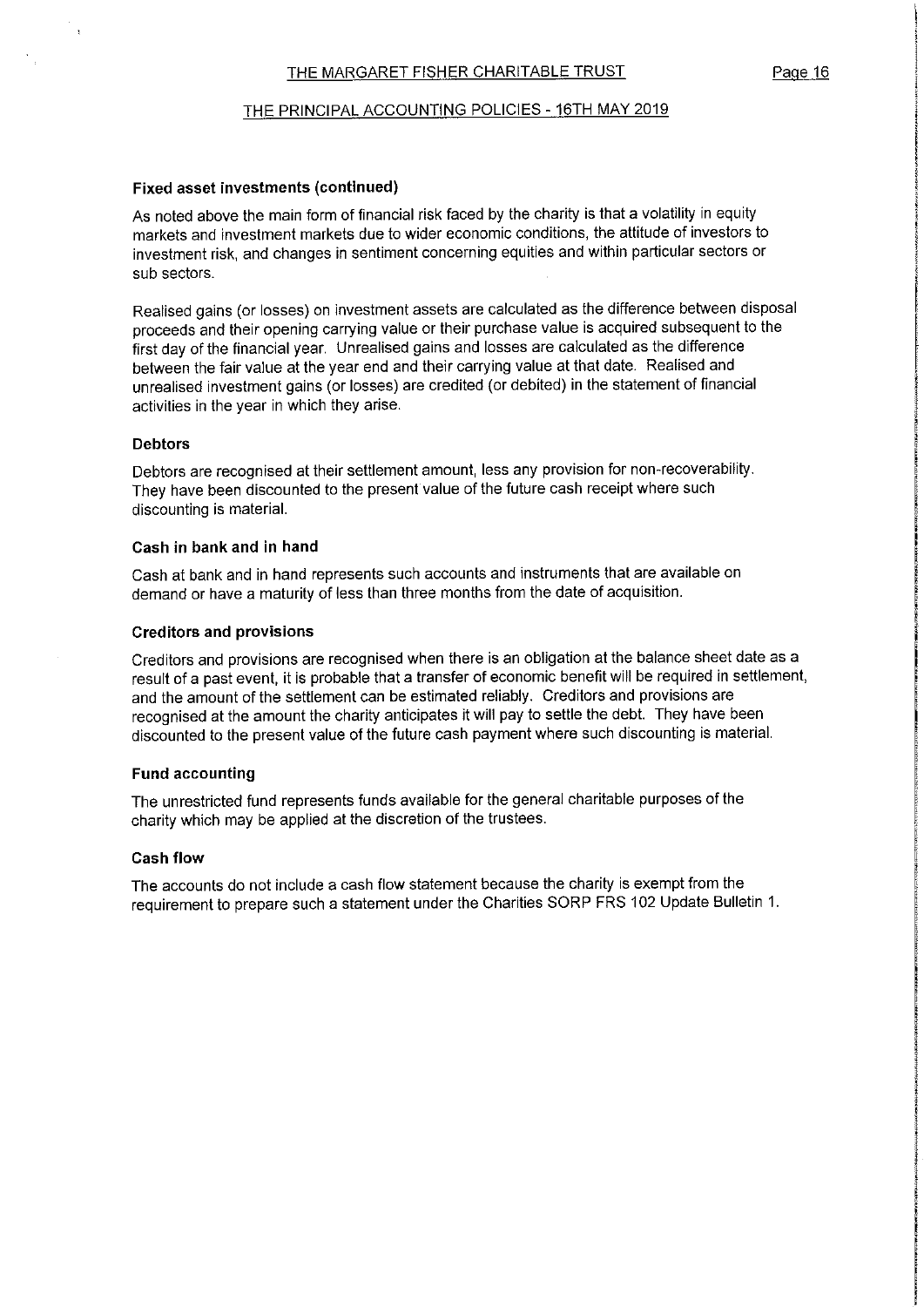# NOTES TO THE ACCOUNTS - 16TH MAY 2019

# 1 INVESTMENT INCOME

 $\label{eq:2.1} \begin{array}{c} \mathcal{S}_{\mathcal{S}_{\mathcal{S}_{\mathcal{S}}}} \\ \mathcal{S}_{\mathcal{S}_{\mathcal{S}_{\mathcal{S}}}} \\ \mathcal{S}_{\mathcal{S}_{\mathcal{S}_{\mathcal{S}}}} \end{array}$ 

 $\label{eq:2} \frac{1}{\sqrt{2}}\int_{\mathbb{R}^2} \frac{1}{\sqrt{2}}\,d\mu$ 

| 2018<br>£ |                                                                |        | 2019<br>£ |
|-----------|----------------------------------------------------------------|--------|-----------|
|           | UK equities and unit trusts                                    |        |           |
|           | <b>Dividends</b><br>20,485                                     | 22,691 |           |
|           | Interest<br>2,824                                              | 2,850  |           |
| 23,309    |                                                                |        | 25 541    |
| 154       | <b>UK REIT Income</b>                                          |        | 269       |
| 3.920     | UK Government and fixed interest securities<br>Overseas income |        | 4 3 4 7   |
|           | Equities<br>5,674                                              | 5,153  |           |
|           | 1,382<br>Interest                                              | 1,366  |           |
| 7,056     |                                                                |        | 6,519     |
|           |                                                                |        |           |
| 34 439    |                                                                |        | 36,676    |

# 2 PRC

| 2018<br>£ |                                                   |         | 2019<br>£ |
|-----------|---------------------------------------------------|---------|-----------|
| 509,650   | Grants payable to institutions                    | 193,303 |           |
| (3,880)   | Less: (Provision for donation no longer required) |         |           |
|           |                                                   |         | 193,303   |
| 42,852    | Grant and other administration costs              |         | 29 4 9 6  |
| 1,809     | Governance costs (note 3)                         |         | 3,626     |
|           |                                                   |         |           |
| 550,431   | 2019 Total Funds                                  |         | 226,425   |

The grants payable to institutions are detailed in the appendix to these accounts.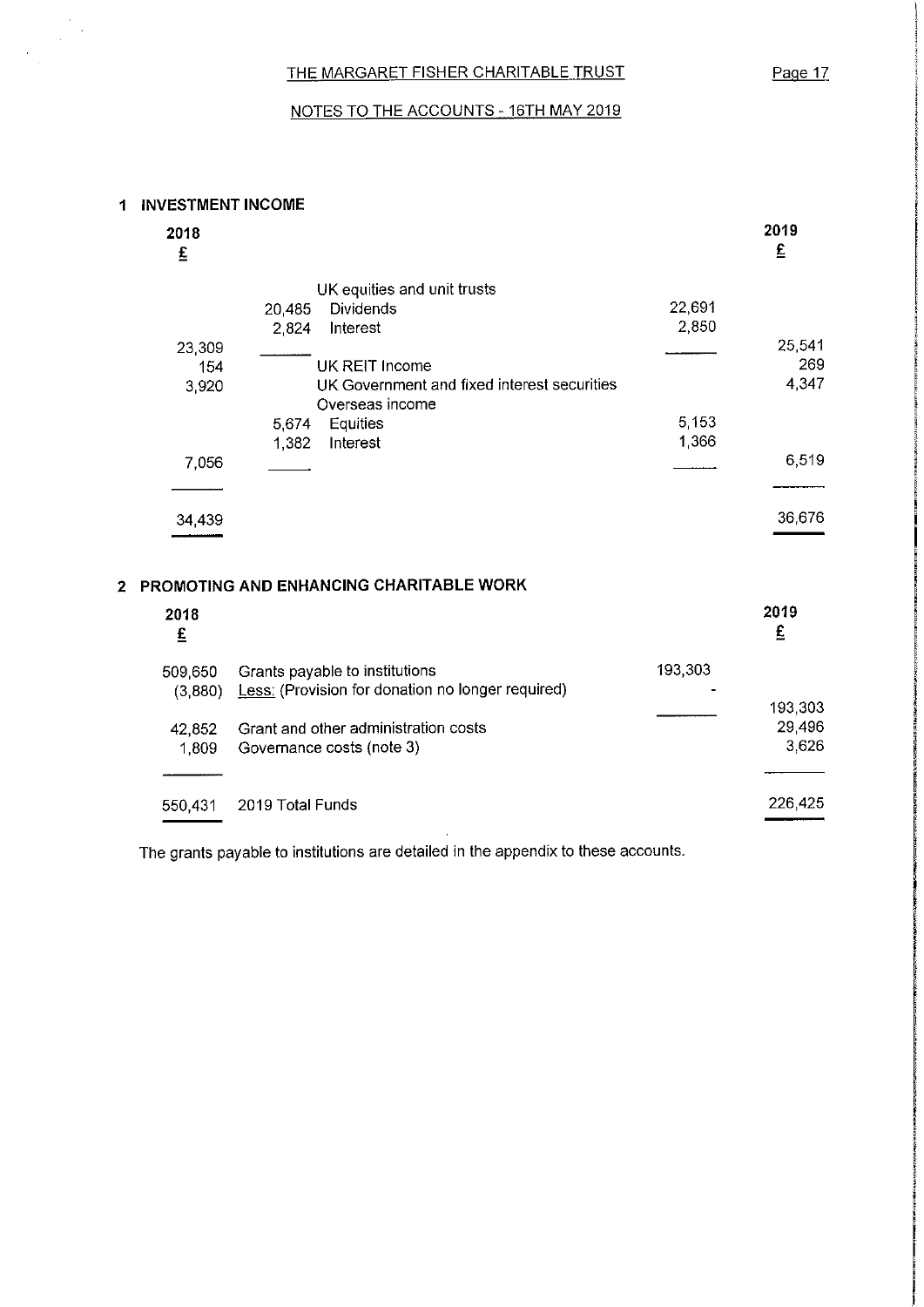# NOTES TO THE ACCOUNTS - 16TH MAY 2019

# 2 PROMOTING AND ENHANCING CHARITABLE WORK (Continued)

A reconciliation of the grants payable and grant commitments figures shown in these accounts is as follows:

| 2018<br>E             |                                                                     | 2019<br>£            |
|-----------------------|---------------------------------------------------------------------|----------------------|
| 55,000<br>509,650     | Grant commitments at 17th May 2018<br>Grants agreed during the year | 420,000<br>193,303   |
| 564,650<br>(3,880)    | Less: (Provision for donation no longer required)                   | 613,303              |
| 560,770<br>(140, 770) | Grants payable<br>Grants paid during the year                       | 613,303<br>(47, 795) |
| 420,000               | Grant commitments at 16th May 2019                                  | 565,508              |

On 30th November 2017, the trustees entered into a legal agreement to make a grant totalling £485,000 to Abbeyfield Yarmouth Society Limited to fund part of the construction cost of an Abbeyfield home to be built on a specified site in the Isle of Wight. The grant is payable in tranches following receipt by the trustees of a formal confirmation of the amount due based on the building work certified. The grant is conditional on Abbeyfield Yarmouth Society Limited not disposing of the specified site or another site on the Isle of Wight for a period of nine years from the date of the final instalment of the grant (which itself will be payable no later than 30th November 2021). Should the conditions be breached, Abbeyfield Yarmouth Society Limited will be required to repay the grant in full.

# 3 GOVERNANCE COSTS

 $\alpha$ 

| 2018<br>£ |                     | 2019<br>£ |
|-----------|---------------------|-----------|
| 1,728     | Statutory audit fee | 1,776     |
| 81        | Trustees' expenses  | 1.850     |
|           |                     |           |
| 1.809     | 2019 Total Funds    | 3,626     |
|           |                     |           |

# 4 STAFF COSTS AND TRUSTEES' REMUNERATION

The Charity employed no staff during the year (2018 - None).

No trustee received any remuneration in respect of their services during the year (2018 - Enil).

Two trustees was reimbursed for expenditure incurred in the performance of their duties during the year of  $£1,850$  (2018 one trustee - £80).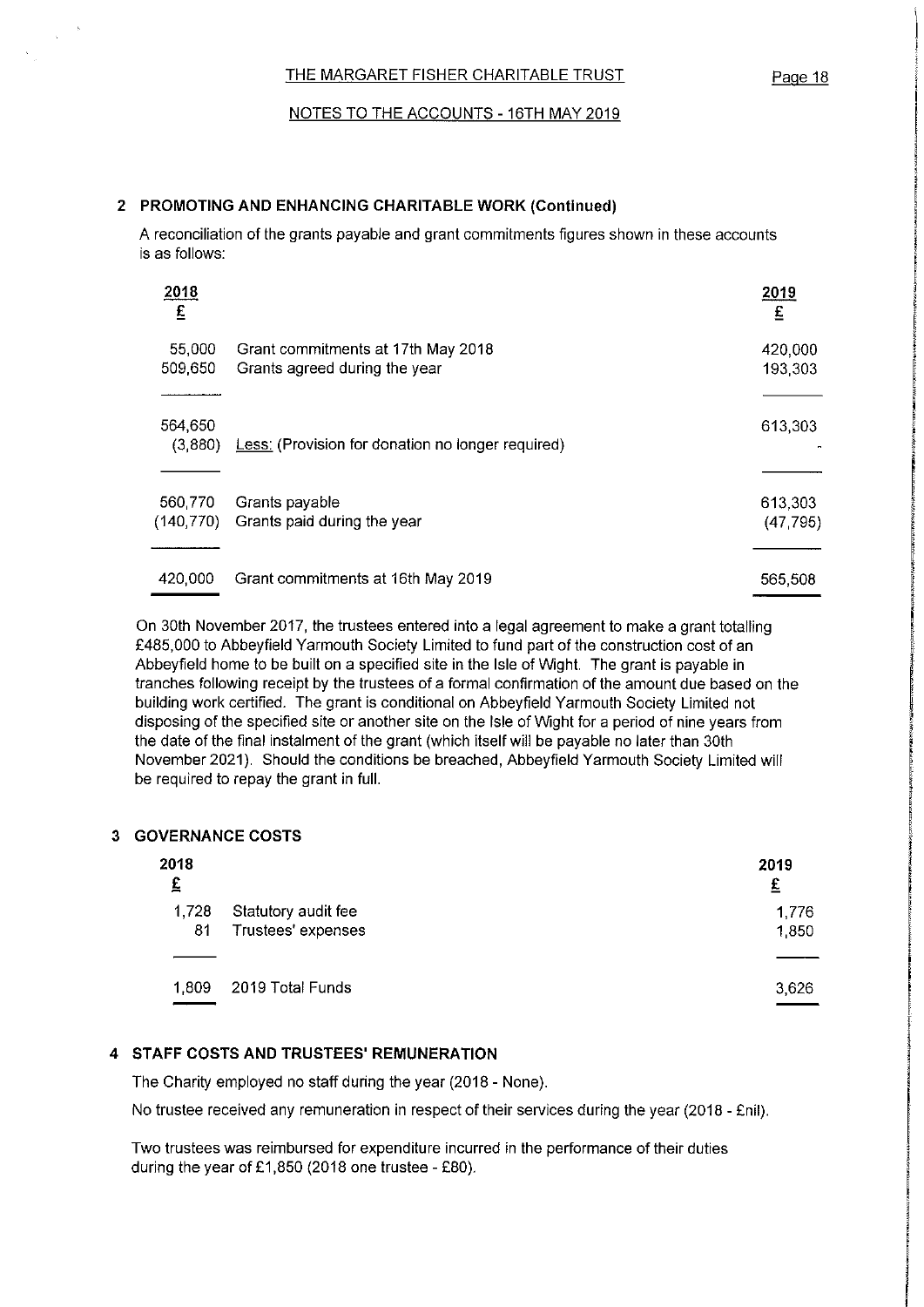# NOTES TO THE ACCOUNTS - 16TH MAY 2019

# 4 STAFF COSTS AND TRUSTEES' REMUNERATION (Continued)

The key management personnel of the charity in charge of directing and controlling the charity comprise the trustees.

The total remuneration (including taxable benefits but excluding employer's pension contributions) of the key management personnel for the year was £nil (2018 - £nil).

Payne Hicks Beach Trust Corporation Limited ("PHBTCL") is a trustee of the charity and a trust corporation within the meaning of the Trustee Act 1925. All directors of PHBTCL are practising solicitors and partners of Payne Hicks Beach, the firm of solicitors which administers payments and keeps the books and records of the charity.

# 5 TAXATION

The Margaret Fisher Charitable Trust is a registered charity and, therefore, is not liable to income tax or corporation tax on income or gains derived from its charitable activities as they fall within the exemptions available to registered charities.

## 6 INVESTMENTS

| 2018<br>£  |                                                                  | 2019<br>£  |
|------------|------------------------------------------------------------------|------------|
|            | LISTED INVESTMENTS                                               |            |
|            | Movements in listed investments during the year were as follows: |            |
| 1,318,587  | Market value at 17th May 2018                                    | 1,144,440  |
| 129,318    | Additions at cost                                                | 34,964     |
| (335, 328) | Disposals at book value<br>(proceeds: £253,570; losses £18,821)  | (272, 391) |
| 31,863     | Net unrealised gains in year                                     | 18,618     |
|            |                                                                  |            |
| 1,144,440  | Market value at 16th May 2019                                    | 925,631    |
| 968,556    | Cost of listed investments 16th May 2019                         | 769,155    |
|            |                                                                  |            |

All investments were dealt in on a recognised stock exchange.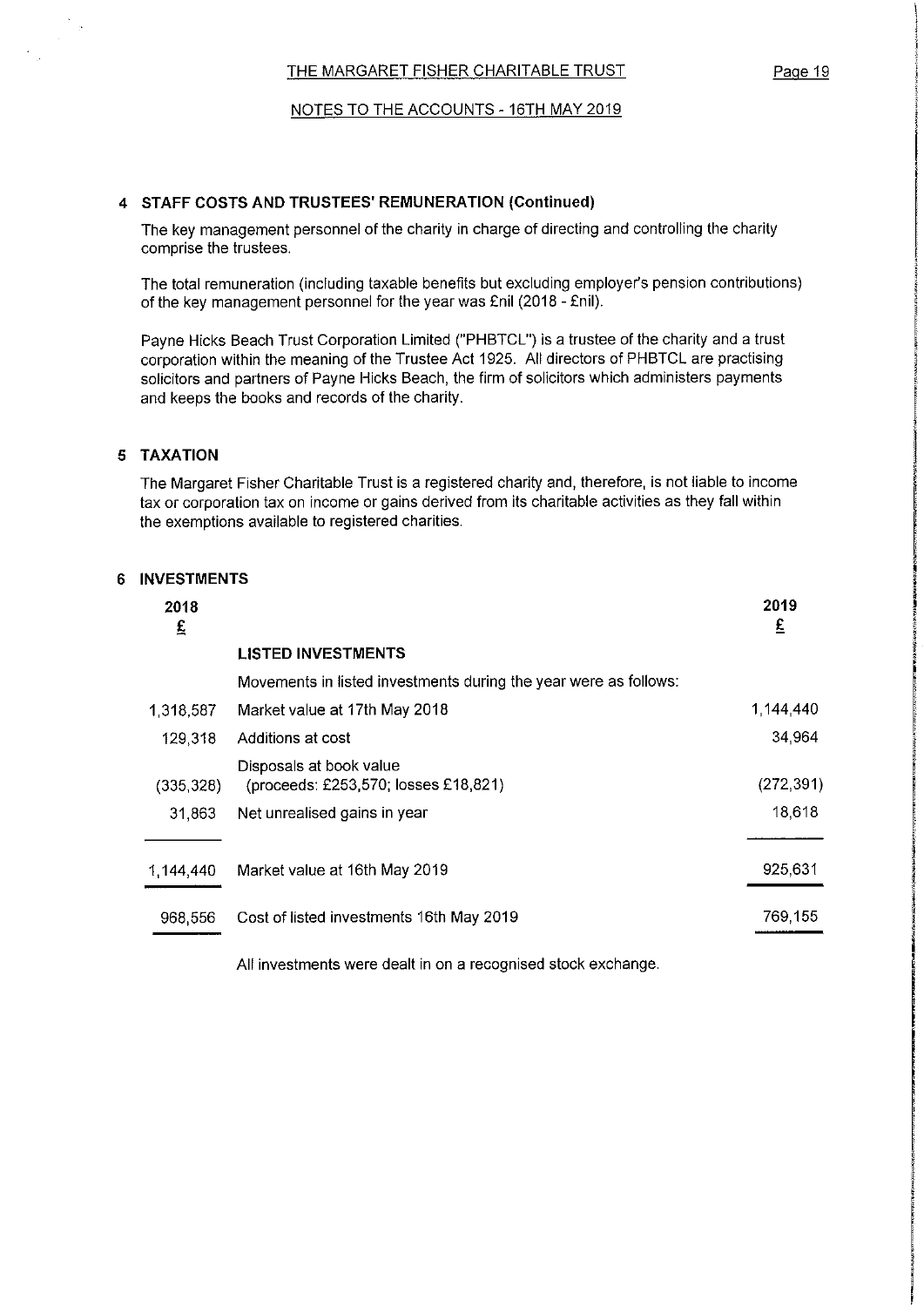# Page 20

# NOTES TO THE ACCOUNTS - 16TH MAY 2019

# 6 INVESTMENTS (Continued)

 $\sim$ 

| 2018                         |                                                                                                                  |         | 2019                         |
|------------------------------|------------------------------------------------------------------------------------------------------------------|---------|------------------------------|
| £                            | Listed investments held at 16th May 2019 comprise the<br>following investment all listed on a UK stock exchange: |         | £                            |
| 603,697<br>126 554<br>60 613 | UK equities and unit trusts<br>UK government and fixed interest securities<br>Property funds                     |         | 450.311<br>148 916<br>53,899 |
| 790,864                      | Overseas investments                                                                                             |         | 653,126                      |
| 308,516                      | Overseas equities                                                                                                | 248,816 |                              |
| 45,060                       | <b>Fixed Interest</b>                                                                                            | 23,689  |                              |
|                              |                                                                                                                  |         | 272,505                      |
| 1,144,440                    |                                                                                                                  |         | 925,631                      |
|                              |                                                                                                                  |         |                              |

At 16th May 2019 there were no individual holdings considered material.

# 7 DEBTORS

| 2018<br>£ |                                        | 2019<br>£ |
|-----------|----------------------------------------|-----------|
|           | 20 Estate of M. Fisher - tax repayment | 20        |
|           | 39 Abbeyfield Kent Society Ltd.        | 39        |
| 209       | Income Tax recoverable                 | 209       |
|           | - Accrued Interest                     | 489       |
|           |                                        |           |
| 268       |                                        | 757       |

# 8 CASH AT BANK AND IN HAND

| 2018<br>$\mathbf{E}$     |                                                 |         | 2019<br>£ |
|--------------------------|-------------------------------------------------|---------|-----------|
| 17.451                   | Investec Wealth & Investment Management Limited |         | 14,326    |
| $\overline{\phantom{0}}$ | Ruffer                                          |         | 8.982     |
| 38,203                   | Payne Hicks Beach                               | 201,407 |           |
| 5.529                    | Payne Hicks Beach - Lloyds                      | 5,557   |           |
|                          |                                                 |         | 206,964   |
|                          |                                                 |         |           |
| 61,183                   |                                                 |         | 230,272   |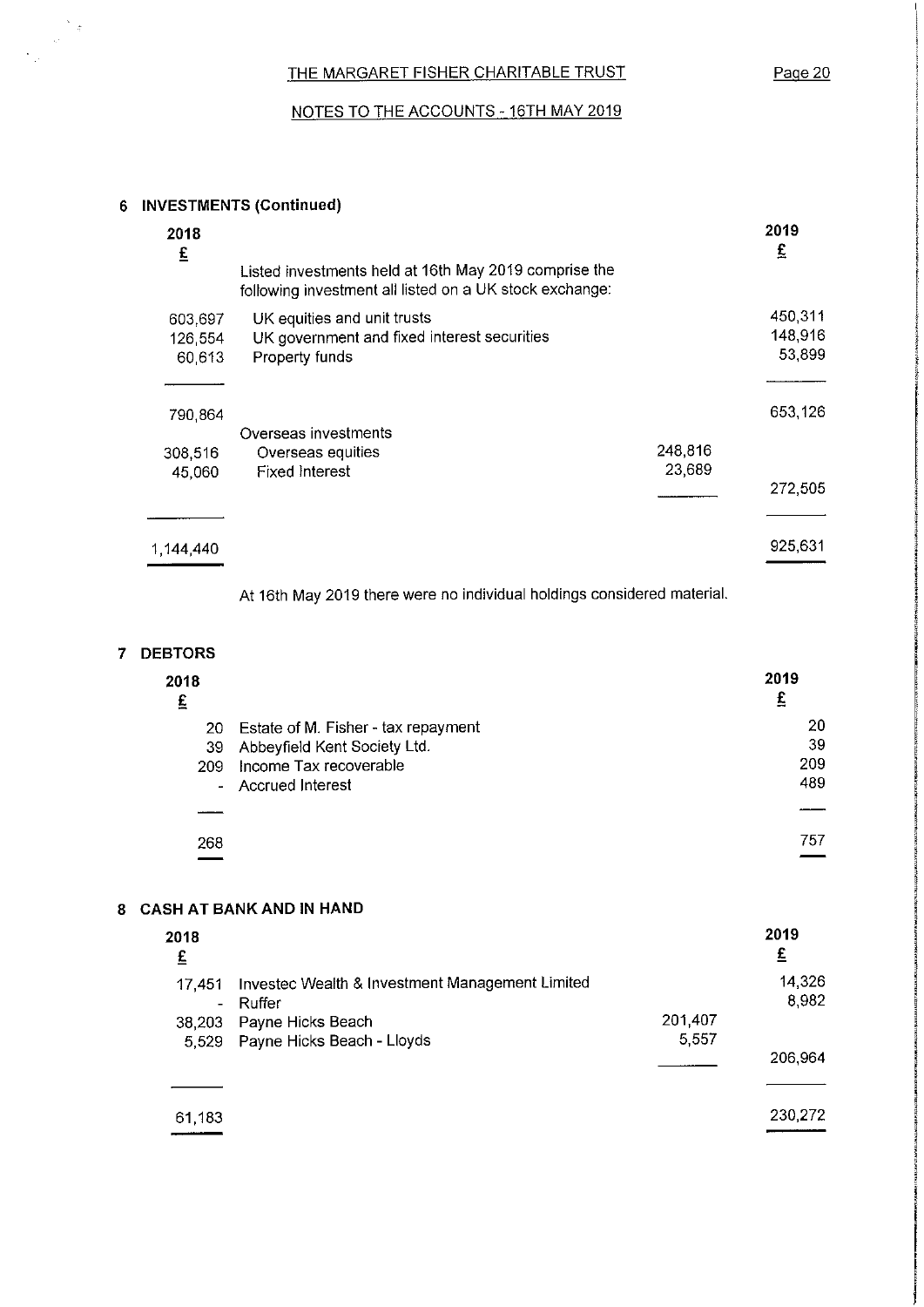NOTES TO THE ACCOUNTS - 16TH MAY 2019

# 9 CREDITORS: AMOUNTS FALLING DUE WITHIN ONE YEAR

 $\frac{d\mathbf{y}}{d\mathbf{y}}=\frac{\mathbf{y}}{d\mathbf{y}}$ 

 $\mathcal{F}_{\frac{1}{2}}$ 

|    | 2018<br>$\mathbf{E}$              |                                                          |                  | 2019<br>£       |
|----|-----------------------------------|----------------------------------------------------------|------------------|-----------------|
|    | 12,396<br>1,365                   | Grant administration costs<br>Investment management fees |                  | 16 344<br>1.137 |
|    |                                   | Statutory audit fee                                      |                  |                 |
|    | 1,728                             | 2018<br>2019                                             | 1,728<br>1,776   |                 |
|    |                                   |                                                          |                  | 3,504           |
|    |                                   | Grants:                                                  |                  |                 |
|    | 10,000                            | Rhythmix Wishing Well                                    | 10,000           |                 |
|    | 128,334                           | Abbeyfield Yarmouth Society Limited                      | 128,334          |                 |
|    | 15,000                            | My Life Films                                            | 7,500            |                 |
|    | 10,000                            | (Groombridge Sports Ground Association)                  |                  |                 |
|    |                                   | Dorothy House Foundation                                 | 20,000           |                 |
|    |                                   | Care for Veterans                                        | 63,008           |                 |
|    |                                   | SPA (Peggy Dodd) Bath<br>Julia's House                   | 50,000<br>10,000 |                 |
|    | -                                 | Men in Sheds                                             | 10,000           |                 |
|    | $\qquad \qquad \blacksquare$<br>÷ | <b>MAYFACS</b>                                           | 10,000           |                 |
|    |                                   |                                                          |                  | 308,842         |
|    |                                   |                                                          |                  |                 |
|    | 178,823                           |                                                          |                  | 329,827         |
|    |                                   | AMOUNTS FALLING DUE AFTER ONE YEAR                       |                  |                 |
|    | 2018                              |                                                          |                  | 2019            |
|    | $\mathbf{E}$                      |                                                          |                  | £               |
|    | 256,666                           | Abbeyfield Yarmouth Society Limited                      |                  | 256,666         |
| 10 | <b>UNREALISED GAINS</b>           |                                                          |                  |                 |
|    |                                   | Unrealised gains on listed investments                   |                  | 156,476         |
|    |                                   |                                                          |                  |                 |
|    |                                   | Reconciliation of movements in                           |                  |                 |
|    |                                   | unrealised gains on investment assets                    |                  |                 |
|    |                                   | Unrealised gains at 17th May 2018                        |                  | 175,884         |
|    |                                   | Adjusted in respect of disposals in year                 |                  | (38,026)        |
|    |                                   |                                                          |                  | 137,858         |
|    |                                   | Add: Net gains arising on                                |                  |                 |
|    |                                   | Investment revaluation in year                           |                  | 18,618          |
|    |                                   | Unrealised gains at 16th May 2019                        |                  | 156,476         |